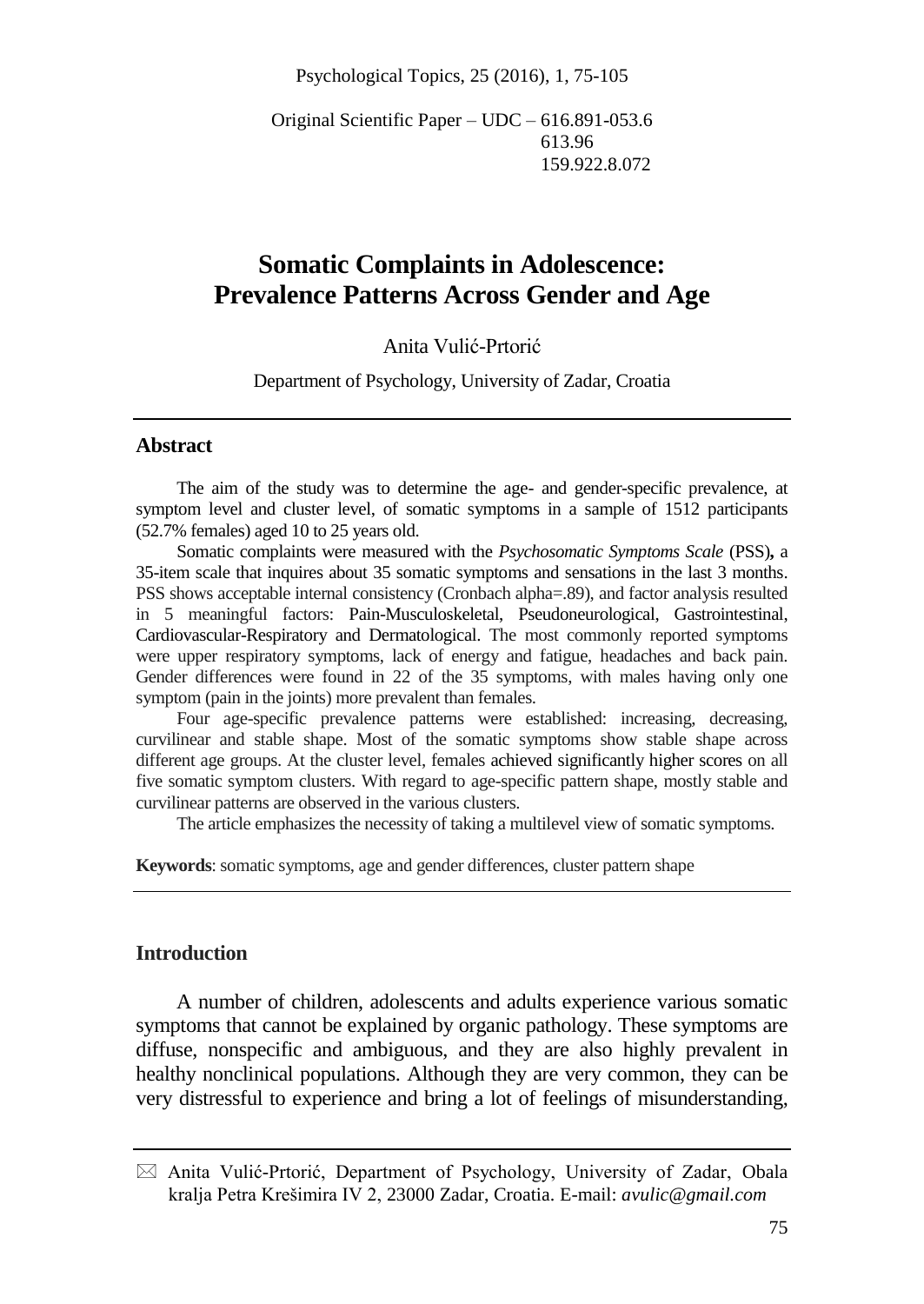guilt and shame. In the clinical literature, these symptoms are referred to as functional somatic symptoms (FSS) or medically unexplained symptoms (MUS). It is estimated that about 50% of all patient visits to physicians are due to these symptoms (Garber, 1998). Depending on the research methodology, the prevalence of somatic symptoms in children and adolescents has been estimated at from 20% to 83% (Eisman, Fogel, Lazarovich, & Pustilnik, 2007; Romero-Acosta et al., 2013; Steinbrecher, Koerber, Frieser, & Hiller, 2011), with prevalence increasing from childhood to adolescence. If these symptoms are serious enough and cannot be fully explained as medical symptoms, a person can be diagnosed with various somatoform disorders (Eisman et al., 2007), somatization being the most prevalent. It is estimated that somatization problems are present in 20% of children aged 7–12 years who come into contact with school health physicians, and in 47% of those who come into contact with paediatricians. In the general population, about 15% of school children have multiple reoccurring symptoms of pain, and more than 4.5% of boys and 10.7% of girls aged 12–16 years meet the criteria for somatization disorder (Pustilnik, Eisman, Price, & Fogel, 2006). Nevertheless, somatization in children and adolescents is sometimes difficult to identify, due to high comorbidity (up to 20% of cases) with anxiety and depressive disorders and behavioural problems such as aggression, hyperactivity etc.

In line with these difficulties, and as a result of many recent findings (Creed et al., 2012; Rosmalen, Tak, & de Jonge, 2011; Tomenson et al., 2013), new changes in DSM-5 (APA, 2013) have been made with the aim of improving understanding in the field. Somatization was included in the DSM-4 category of Somatoform Disorders, and it was characterized by physical or somatic complaints with no demonstrable organic findings to explain these complaints, or without any known physiological mechanism to explain the medical findings. There was also an assumption that these complaints are associated with psychological factors, or unconscious conflicts that explain the existing syndrome. Symptoms that occur included pain in various body localizations: gastrointestinal symptoms, sexual symptoms and pseudoneurological symptoms. But DSM-5 made some changes in the field, attempting to emphasize the distressing somatic symptoms together with the abnormal thoughts, feelings and behaviours, instead of focusing on the absence of medical explanation of these symptoms. So the DSM-4 term *Somatoform disorders* has been replaced by *Somatic symptom and related disorder.* Further explanation for this reconceptualization is as follows: "The previous criteria overemphasized the centrality of medically unexplained symptoms. Such symptoms are present to various degrees, particularly in conversion disorder, but somatic symptom disorders can also accompany diagnosed medical disorders. The reliability of determining that a somatic symptom is medically unexplained is limited, and grounding a diagnosis on the absence of an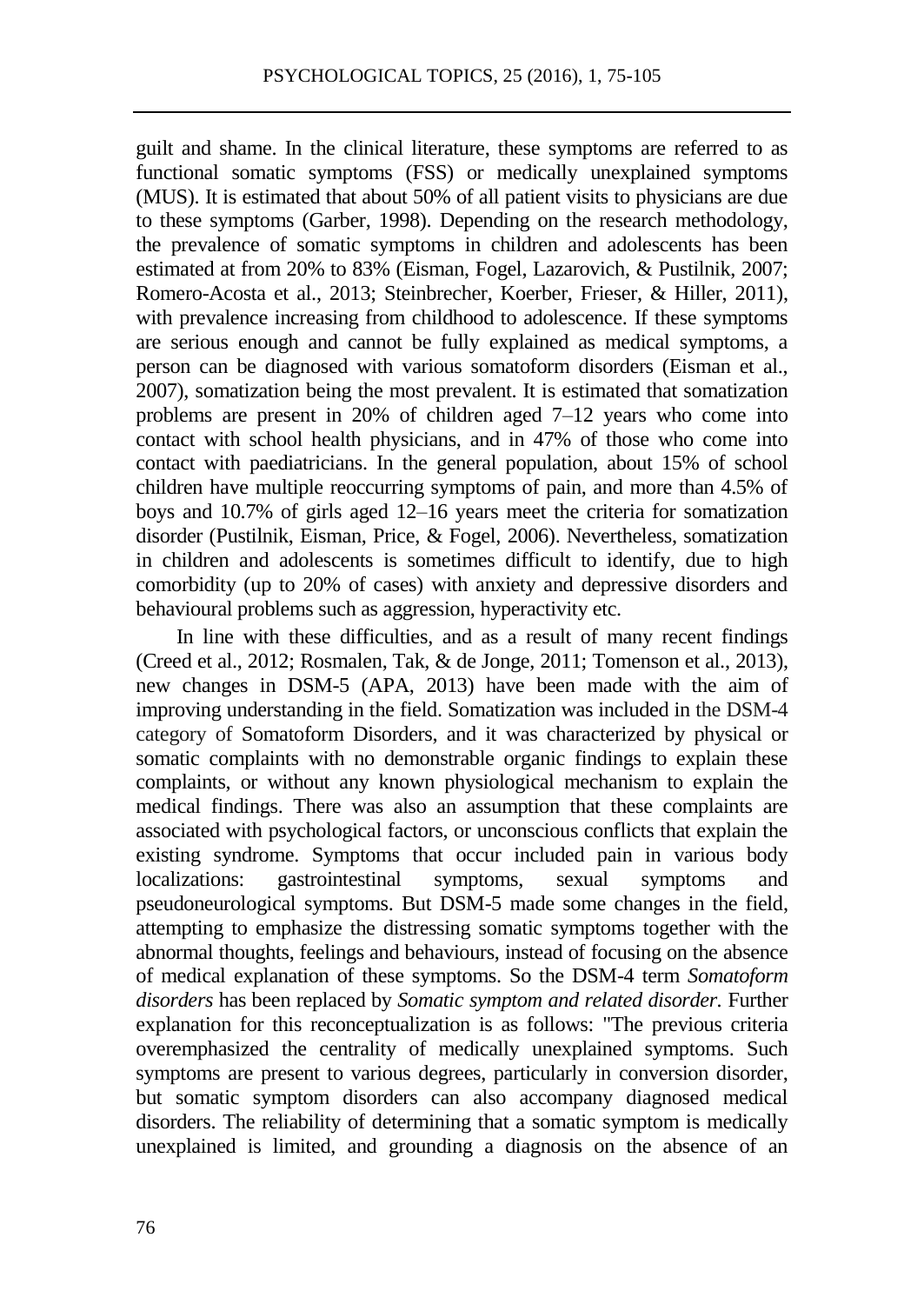explanation is problematic and reinforces mind-body dualism. It is not appropriate to give an individual a mental disorder diagnosis solely because a medical cause cannot be demonstrated. Furthermore, the presence of a medical diagnosis does not exclude the possibility of a comorbid mental disorder, including a somatic symptom and related disorder" (APA, 2013, p. 309). In line with this explanation is an interesting finding of Nettelton (2006). In a small qualitative interview-based study of patients with medically unexplained symptoms, she describes their problems of falling beyond the boundaries of appropriate medical care or living in "diagnostic limbo". Living with symptoms for which there is no explanation, diagnosis, prognosis and treatment generates significant uncertainty and anxiety.

During the past decade the problems of somatic symptoms in children and, especially, adolescents have become more common. For example, fatigue among preadolescents in the 1970s was not considered a problem, whereas in 2001 over 40% of children in the same age group felt tired at least once a week (Petersen, Bergstrom, & Brulin, 2003) and the prevalence of abdominal pain, sleep problems and fatigue increased significantly between 1989 and 2005 (Luntamo, Sourander, Santalahti, Aromaa, & Helenius, 2012). The results of a very large investigation in Finland indicated significant increase in the number of psychosomatic symptoms (Santalahti, Aromaa, Sourander, Helenius, & Piha, 2005). The authors suggested that some of the reasons for that could be in the increased number of stressful life events (especially in the case of somatic symptoms like headaches, abdominal pains, nausea, fatigue etc.), changes in the family system and ways of living during adolescence. For some somatic symptoms it is well documented that they are connected with activities during leisure: sitting in front of the computer and playing games appeared to be a risk factor for the developing of headaches and back pain.

Due to this complexity, it is important to analyse results at different levels (single-symptom level, total-score level, cluster level etc.). The single-symptom level is very important in the clinical setting, and the total number of symptoms seems to be a more important dimension in population studies. If data analyses are based on the one total-sum score, it could happen that some crucial information is left out, especially when we are trying to explain gender and age differences. It could remain unclear whether females are more likely to report all or most symptoms, or only certain specific symptoms. But, on the other hand, by assuming that complaints reflect several clusters, one may waste effort and take analyses that are too detailed, and sometimes, because of age and gender differences, interpretation can be insufficiently clear. It should be noticed that single-symptom count is in accordance with the DSM-5 proposal underlining a dimensional approach in diagnosing somatization. Moreover, it has been proven that the number of symptoms is important for the prediction and outcome of somatization, and, on the other hand, there has never been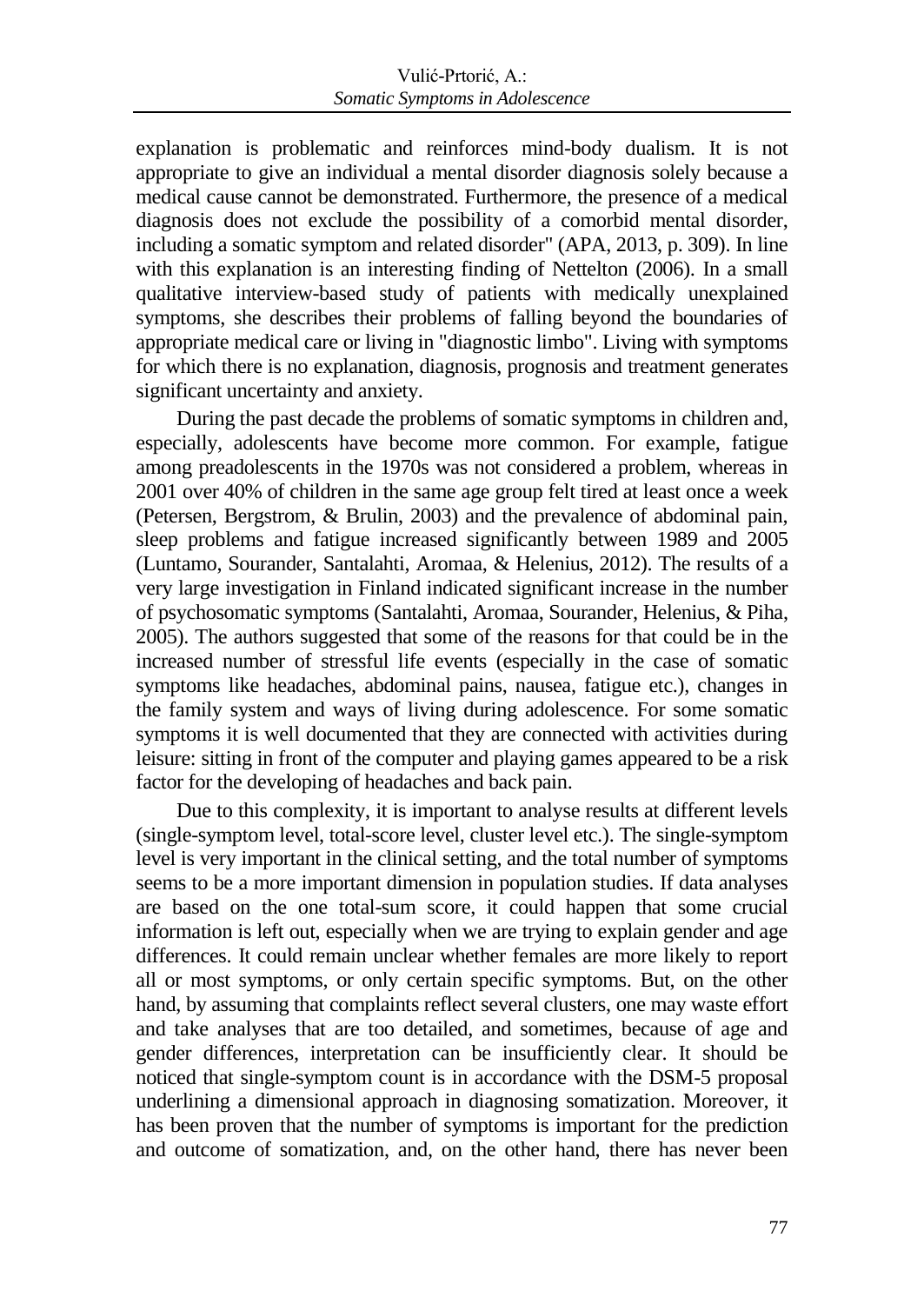formal proof of the existence of DSM-4 symptom constellations based on four organ systems (Rosmalen et al., 2011; Tomenson et al., 2013).

Adolescence is a very specific age period for researching somatic complaints. It is a critical period for early onset of numerous psychological problems and disorders. Besides psychosocial changes, adolescents' healthrelated symptoms are influenced by physical maturation and a changing body, followed by increased self-awareness and attentiveness to these changes. In many adolescents it could contribute to inner distress and greater symptom reporting. Later, if an adolescent has difficulty coping with specific life situations, these symptoms can become very uncomfortable, interfere with a person's daily functioning, and require the attention of clinicians.

In research of somatic symptoms in adolescence, it is of great importance to consider age and gender changes. Very often the first symptoms appear during childhood and adolescence. As many as 55% of adults diagnosed with somatization disorder report the appearance of the first symptoms before the age of 15 (Garber, 1998). Social aspects of the relationships between gender, experienced stress and health problems is a recently raised topic in research on adolescent stress. With the aim of pointing out how important it is to consider these relationships as separate pathways in males and females, Salmela-Aro and Tynkkynen (2012) talk about *gendered pathways in school burnout among adolescents.* Although studies of the prevalence of somatic symptoms and different age- and gender-specific patterns are common in adults (Klemenc-Ketiš, Krizmarić, & Kersnik, 2013), they are not so frequent in adolescents. Usually, in the adult samples, four types of symptom prevalence pattern are recognized: increasing, decreasing, curvilinear (with a peak at some age point) and stable across age. One of the aims of this study is to investigate whether these patterns could be observed in adolescents, separately for males and females, at the level of single symptoms, and at the level of somatic symptom clusters.

The occurrence of somatic symptoms is often assessed by using self-report symptom questionnaires. Nowadays, there are a lot of questionnaires for measuring physical symptoms, some of them especially designed for children and adolescents (For an overview and comparison of questionnaires, see Zijlema et al., 2013). But the self-reporting of somatic symptoms is not a simple process. Besides body-symptom awareness it includes the person's beliefs, personality traits, emotions and needs, as well as their reporting abilities (Pennebaker, 1982, 2000). Additionally, questioning about symptoms is always delicate because of the so-called *Heisenberg principle*, meaning that measuring the construct may radically alter the construct itself (Tibblin, Bengtsson, Furunes, & Lapidus, 1990). In the study of somatic symptoms this means that a person may not be aware of the symptoms until he or she is asked about them. In comparison with well-defined diseases, measurement and management of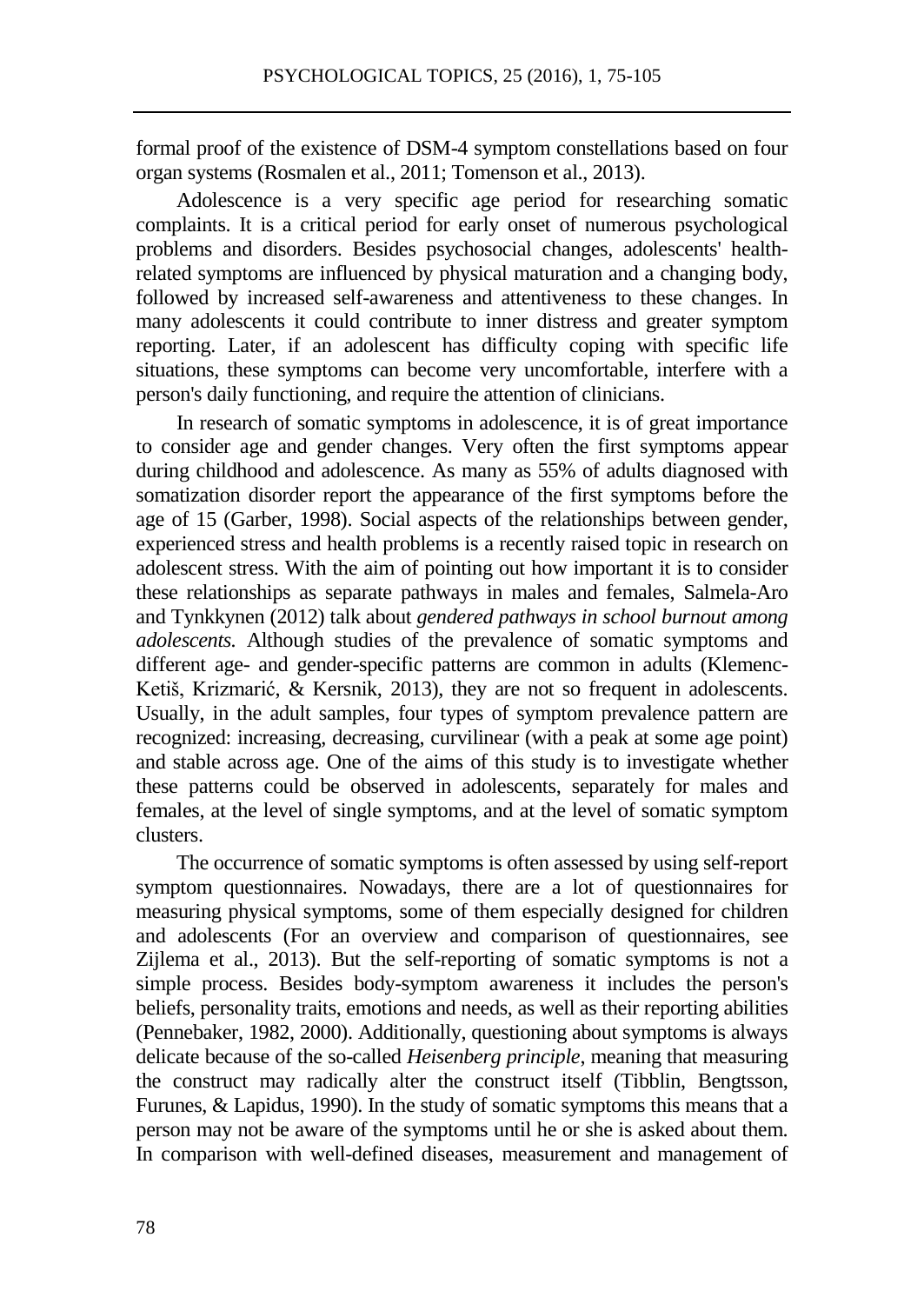somatic symptoms is particularly challenging and difficult, because the causes of the somatic symptoms are less clear-cut, and they could be associated with substantial disability and healthcare utilization.

Preparing a good measurement of somatic complaints is very demanding, especially in deciding how many and which symptoms to include. There are several reasons for this statement: 1) somatic symptoms are very numerous, and they can include various body parts; 2) their intensity and discomfort are reported by the person, and that is why they depend on subjective perception and sensitivity to bodily changes; 3) somatic symptoms are usually manifested together with other physical and psychological symptoms; 4) somatic symptoms often occur as the dominant feature of certain mental disorders beginning in early years, childhood and adolescence (e.g. eating disorders, sleep, elimination, breathing etc.), and most internalizing disorders, particularly anxiety and depression; 5) additional somatic symptoms can occur in response to an acute or chronic physical illness as a part of psychological adjustment (e.g. asthma, diabetes, epilepsy, leukaemia etc.).

In this study statistical analysis is performed to answer questions about (1) the prevalence of single symptoms and their cluster constellation, and (2) gender and age differences – whether they are restricted to certain symptoms or they are observable across different types or clusters of symptoms.

The questionnaire used in this research is the Psychosomatic Symptoms Scale for Children and Adolescents (PSS) (Vulić-Prtorić, 2005, 2016). The PSS is a part of the *algorithm of self-report somatic symptoms* for somatic psychodiagnostic procedure (Vulić-Prtorić & Cifrek-Kolarić, 2012). In line with the new diagnostic criteria in DSM-5 which require, besides the presence of somatic symptoms, misattributions, excessive concern or preoccupation with symptoms and increased healthcare use, we proposed this algorithm for differential diagnosis and evaluation of various somatic problems in childhood and adolescence. First of all, a medical assessment is necessary to ensure that a child does not have some kind of health problem. Information that follows after that can mostly be gathered from the child, although some clinicians still doubt that children are reliable sources of information when it comes to their internal processes. But a number of previous empirical studies have shown that children from the age of seven onwards are able to describe their headaches reliably and assess their intensity, frequency and duration (Andrasik, Powers, & McGrath, 2005). So the *algorithm of self-reported somatic symptoms* included four aspects of somatic complaints measured with four questionnaires: 1) The somatic aspect is predominantly represented by the Psychosomatic Symptoms Scale. This is designed to measure the number of somatic symptoms a child or adolescent has experienced in the last 3 months, the frequency during this period, and the degree to which these symptoms interfere with the child's or adolescent's daily life. In addition, it provides information about the child's or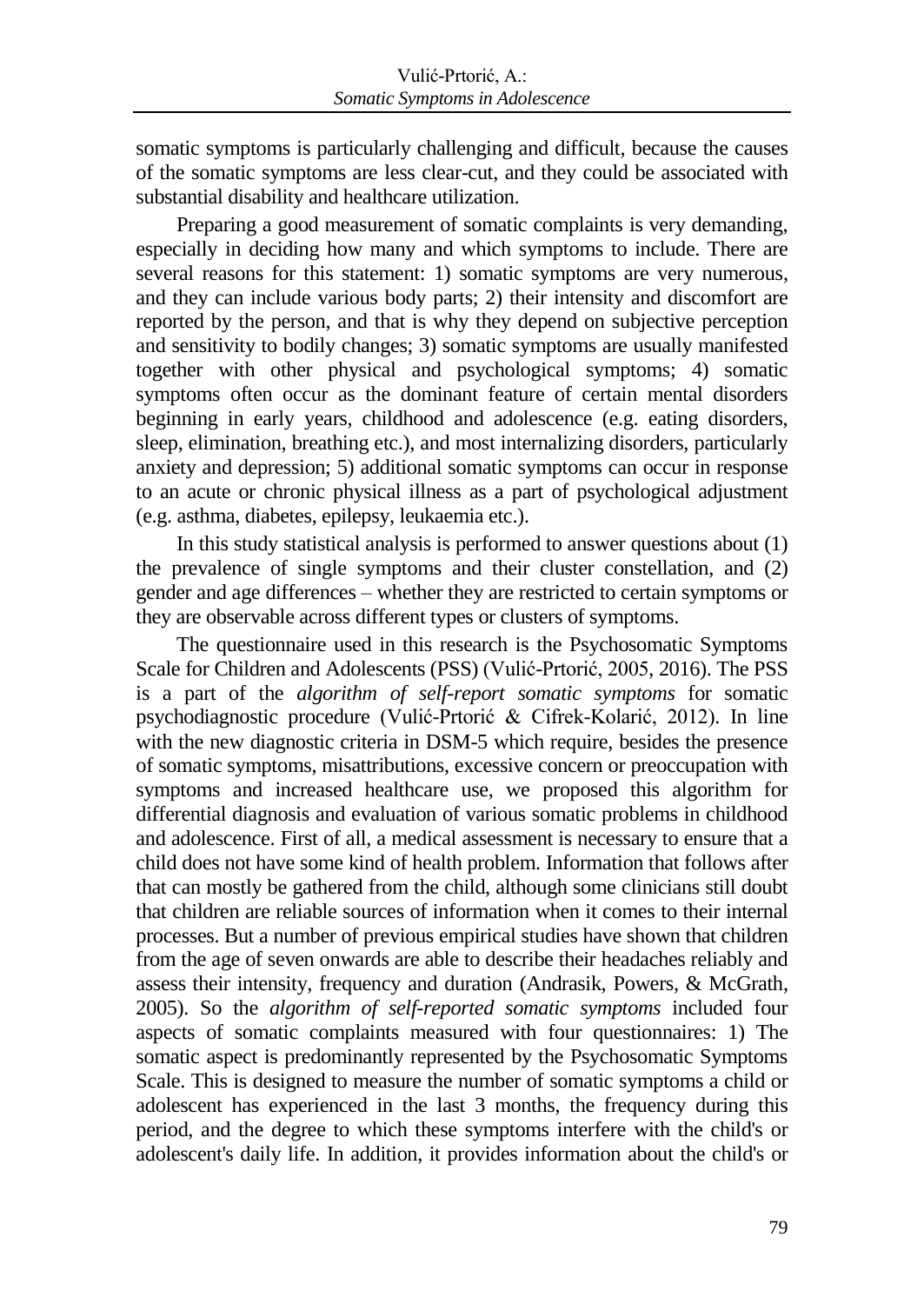adolescent's health status, i.e. perception of his/her own health, and the presence of other, already diagnosed, physical illness for which the child or adolescent needs to see a doctor on a regular basis. Recall time is the previous 3 months. The ideal time frame for a symptom questionnaire still has to be investigated, but, in accordance with some previous findings, we decided that 3 months would be an appropriate time to avoid risk of excessive recall bias and the detection of meaningful fluctuations. 2) The emotional aspect is measured with the Anxiety Somatic Symptoms Scale, one of the subscales of the Fear and Anxiety Scale, SKAD-62. The somatic symptoms described in this scale generally occur in situations where a child or adolescent is experiencing some emotional tension and distress. In this way, this scale provides information as to whether the child or adolescent tends to react to stressful situations predominantly with somatic symptoms. In some previous research, significant and positive correlations between the scores of the PSS subscales (*Frequency* and *Severity*) and the SOMA scale were obtained: *r=*.41 for the *Frequency* subscale and  $r=0.40$  for the *Severity* subscale. 3) The cognitive aspect is measured with the Anxiety Sensitivity Scale, AS, which includes the concept of somatosensory amplification, which makes the symptoms more alarming through cognitive intensification. Anxiety sensitivity was significantly and positively related to the number of physical symptoms (*r*=.36) and the perceived degree of their interference in daily life (.33). The correlations are higher for girls than for boys. In particular, high correlations between anxiety sensitivity and symptoms of pain (back, joints, hands and feet), fatigue, lack of energy, and weakness were observed. 4) For the behavioural aspect we used the Coping Strategies Inventory, SUO, with the aim of examining the way the child or adolescent is coping with his/her somatic problems. With the use of this selfreport algorithm in the clinical setting, the whole picture regarding somatic complaints could be obtained. In that sense, information about somatic complaints that is provided with PSS is one part, but a very important one, of the insight into somebody's somatic difficulties (Vulić-Prtorić & Cifrek-Kolarić, 2012).

This algorithm is in line with approaches and models for understanding somatic complaints that include anxiety and depression. For example, Kallivayalil and Punnoose (2010, p. 242) said that there are 6 possibilities when encountering medically unexplained somatic symptoms: 1) symptoms which are in excess of (disproportionate to) the 'real disease'; 2) anxiety disorders and depressive disorders presenting with physical symptoms; 3) no known physical or common mental disorders to account for the somatic symptoms; 4) acute and dramatic presentation, or physical symptoms without a medical cause; 5) concern over and conviction of a disease when none exists; 6) deliberate feigning of diseases.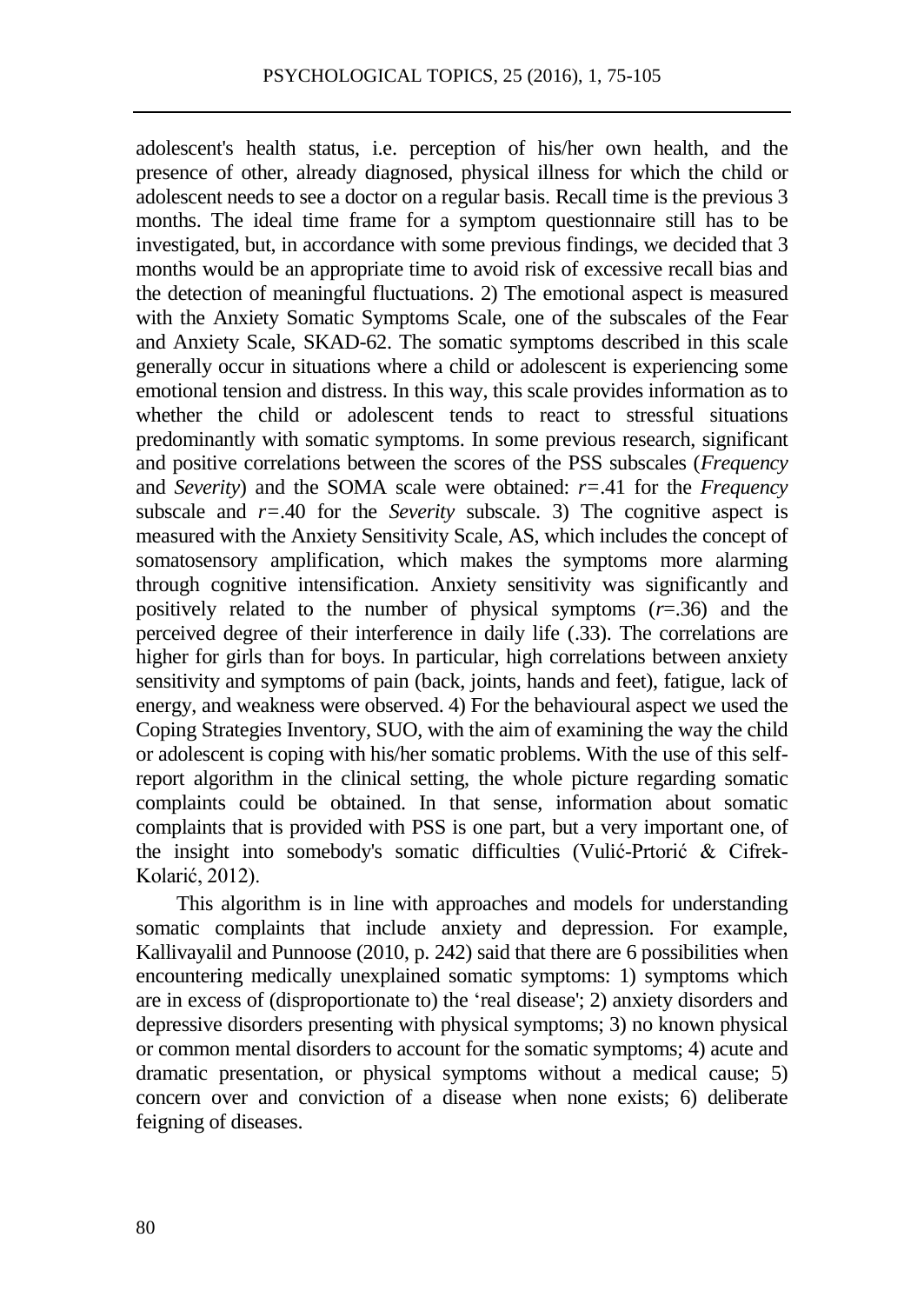Given the numerous effects that somatic problems could have on a young person's quality of everyday life, it is very important to improve our understanding of somatic variations and patterns in the adolescent population. The findings of numerous research projects have indicated that prolonged somatic problems reduce quality of life in all domains of functioning – psychological, physical and social [\(Hunfeld](http://www.ncbi.nlm.nih.gov/pubmed/?term=Hunfeld%20JA%5BAuthor%5D&cauthor=true&cauthor_uid=11259516) et al., 2001; Romero-Acosta et al., 2013). They are found to be associated with numerous emotional and behavioural difficulties, as well as stress within the family and at school, including sleeping problems, fatigue, depression and anxiety, functional impairment, absence from school, increased psychological symptomatology, use of health services, less enjoyment of everyday activities, problems with concentration, less social contact, etc. (Beck, 2008; Danielsson et al., 2012; Glise, Ahlborg, & Jonasdottir, 2014; Strine, Okoro, McGuire, & Balluz, 2006; Vila et al., 2009).

As no studies on symptom- and cluster-level prevalence and pattern shape in samples of adolescents have been known, the main aim of this study was to determine the age- and gender-specific prevalence pattern of somatic symptoms in adolescents.

## **Method**

#### *Participants*

The present study comprises data from 1512 participants (52.7% females), between 10 and 25 years (mean age 15.39; *SD*=3.62), from primary and secondary schools, as well as the University of Zadar, in Croatia.

In accordance with the definition of medically unexplained symptoms, the first step was to exclude those somatic symptoms that may be associated with possible diagnosed illnesses. The exclusion criterion was the answer to the third question in the PSS (*Do you have a disease such as asthma, allergies, diabetes etc.?*). A positive answer to this question was given by 222 of the participants, reporting suffering from an illness *(disease)* for which they often seek medical help. The most commonly-experienced problems include allergies, asthma, diabetes, thyroid disease, skin diseases, kidney disease etc. This group of participants had significantly more symptoms on the PSS scale than participants who did not have such health-related problems (*F*=26.103; *p*=.00). These participants were excluded from the following statistical analysis, along with 54 participants that did not give data on age and gender. After that, the sample consisted of 1236 participants. For the purposes of statistical analysis of age differences, five age categories were created and are presented in Table 1.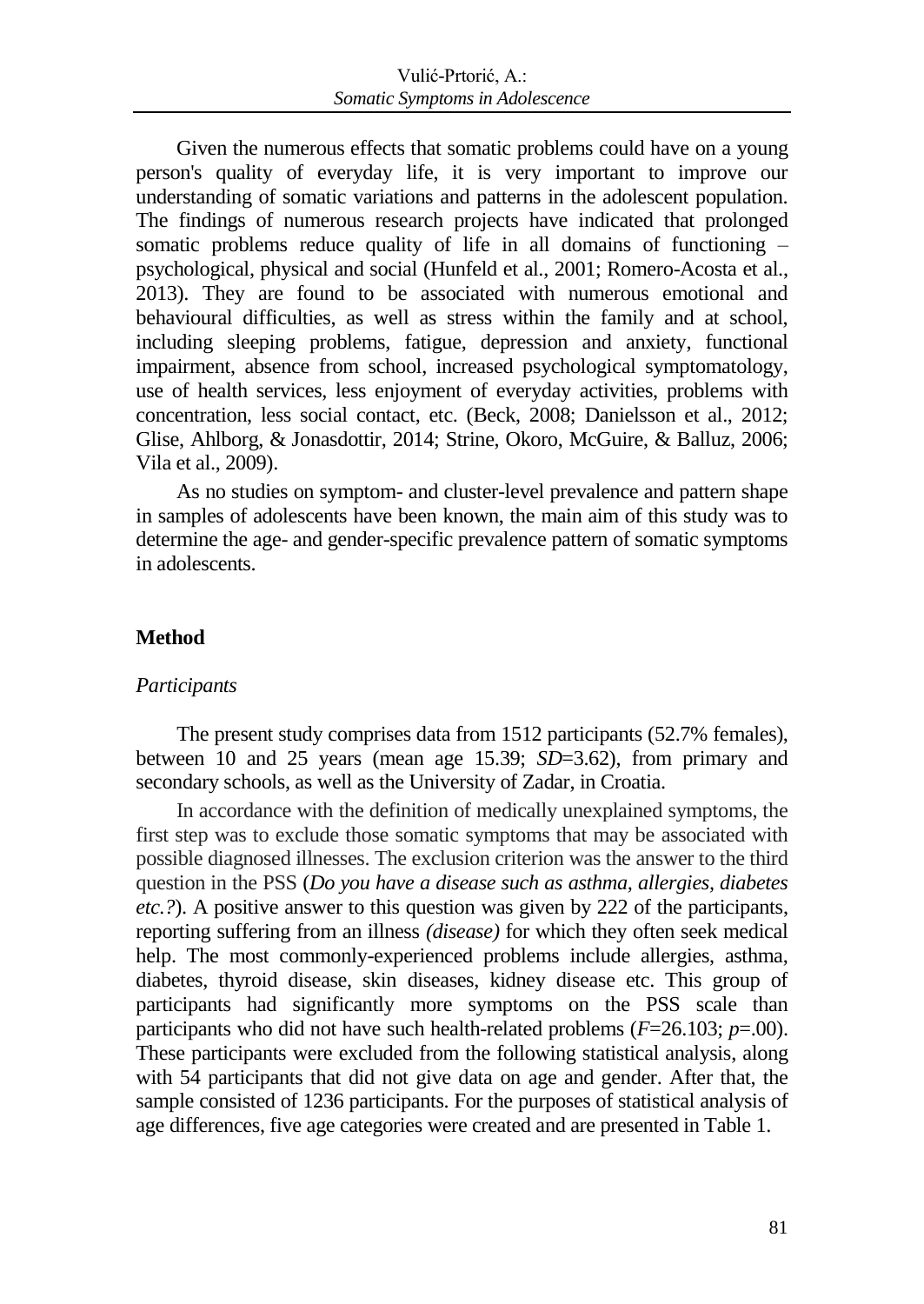| Age groups                                                            | N<br>Males | Ν<br>Females | N<br>Total | $M_{\rm age}$<br>in<br>vears | SD <sub>age</sub> |
|-----------------------------------------------------------------------|------------|--------------|------------|------------------------------|-------------------|
| Group 1=Elementary Schools, $5th$ and $6th$ Grade                     | 162        | 170          | 332        | 11.82                        | .67               |
| Group 2=Elementary Schools, 7 <sup>th</sup> and 8 <sup>th</sup> Grade | 170        | 172          | 342        | 13.82                        | .70               |
| Group 3=Secondary Schools, 1 <sup>st</sup> and 2 <sup>nd</sup> Grade  | 71         | 114          | 185        | 15.89                        | .76               |
| Group 4=Secondary Schools, 3 <sup>rd</sup> and 4 <sup>th</sup> Grade  | 103        | 115          | 218        | 17.56                        | .75               |
| Group 5=University Students                                           | 51         | 108          | 159        | 22.47                        | 2.7               |
| Total                                                                 | 557        | 679          | 1236       | 15.39                        | 3.62              |

Table 1. *Characteristics of the Sample with Regard to Age and Gender*

#### *Instrument*

The *Psychosomatic Symptoms Scale for Children and Adolescents* (PSS) (Vulić-Prtorić, 2005, 2016) is a 35-item scale that inquires about 35 somatic symptoms and sensations from seven *body organ systems*: cardiovascular, respiratory, muscular, gastrointestinal, dermatological, pseudoneurological, and pain/weakness. The subjects scored each symptom for frequency (*How often have you had these problems in the last 3 months?)* as 1 (never), 2 (a few times a month), 3 (a few times a week), 4 (almost every day) and then for the degree to which each symptom interferes with their daily activities (distress) (*How much does it bother you in daily activities?)* as 1 (does not bother me at all), 2 (it bothers me a little) and 3 (it bothers me a lot). A total score can be computed by summing the scores across all items, with higher scores indicating a higher intensity (frequency scale) and higher distress (severity scale) of somatic complaints. Thus, in determination the PSS score, the total score for the frequency subscale ranges from 35 to 140, and the total score for the severity subscale ranges from 35 to 105. The mean scores and standard deviations for frequency and severity scale items are presented in Table 1 of the Appendix. The PSS has demonstrated good psychometric properties in different samples with Cronbach alphas of .89 for the Frequency scale and .91 for the Severity scale. Correlation between total score on these two scales is  $r = .73$ . Although the results of the Severity scale are of great importance because they include the dimension of emotional response to somatic symptoms, for the purposes of this study, only the results from the Frequency subscale are analysed.

Some changes were made in the calculation of results for overall symptom prevalence. We created prevalence values "symptoms not present" (0) and "symptoms present" (1). Participants who reported the symptom as not present at all were allocated to the category "symptoms not present", and all others – those reporting symptoms present from at least a few times a month to almost every day within the last 3 months – were allocated to the category "symptoms present".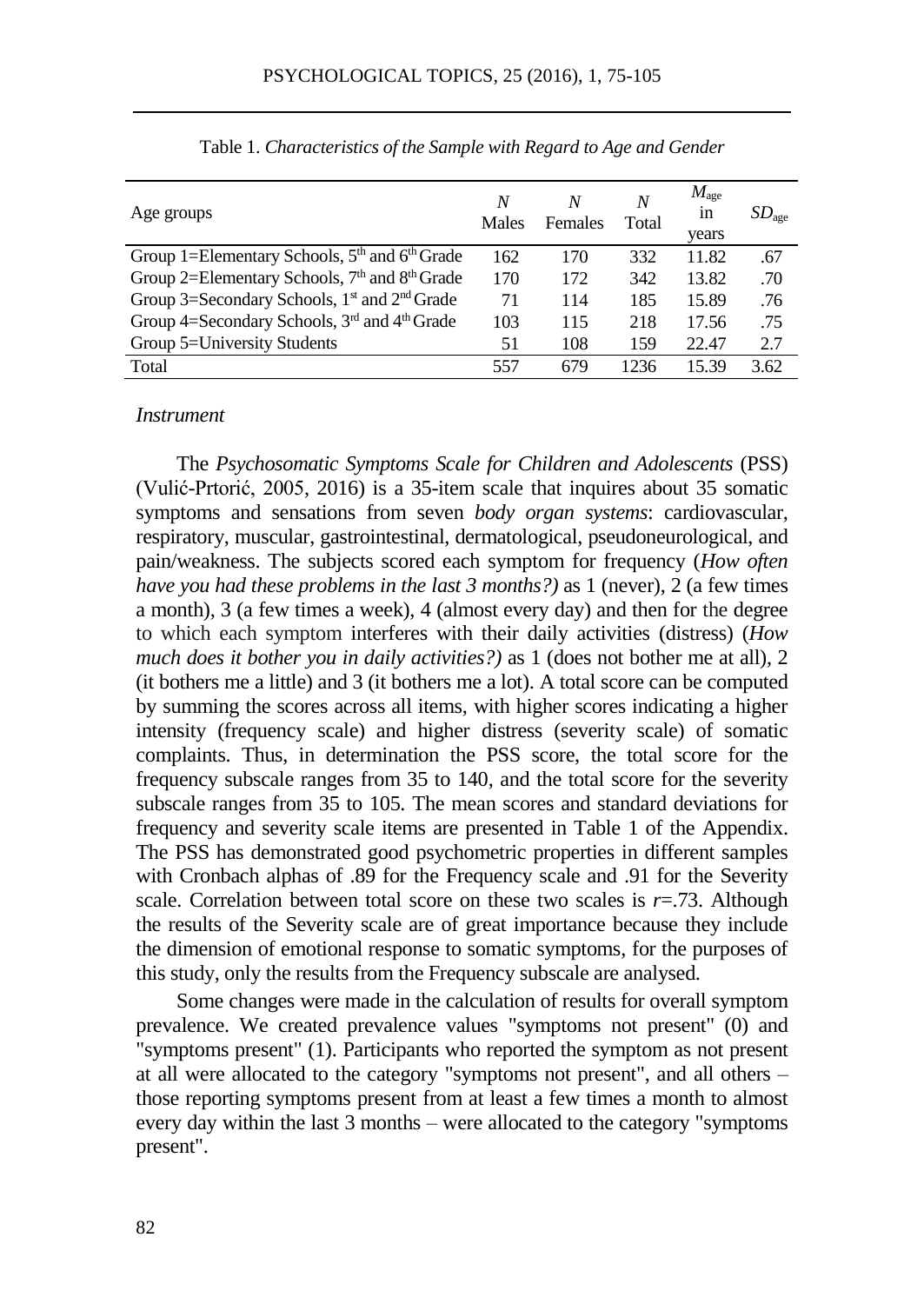PSS also contains three additional questions**:** the first question refers to general self-rated health status (*How would you rate your health in general?*) and is rated on a 4-point Likert-type scale (1=*Bad,* 2=*Not so good,* 3=*Very good,* 4=*Excellent*); the second question enquires about the symptom's severity (*Have you had to see the doctor because of your health-related problems?*) and is rated on a dichotomous scale (Yes/No); the third question refers to possible illnesses (*Do you have a disease such as asthma, allergies, diabetes etc.?*).

Since its development, the PSS scale has been used extensively, primarily in research on the relationship between somatic symptoms and depression, anxiety sensitivity, family relationship and coping strategies, as well as for the selection of children for control samples, which allowed the comparison of healthy children with those who had certain health problems, e.g. asthma, headaches, diabetes etc. (For an overview of results, see Vulić-Prtorić & Cifrek-Kolarić, 2012).

#### *Procedure*

The self-report questionnaire was group-administered in community samples during a regularly scheduled classroom period. The study presented here is part of a larger research project that was organized in collaboration with several schools and universities in Croatia. The questionnaire presented in this paper was part of a broader battery of instruments dealing with health problems in childhood and adolescence, as well as various personal and contextual risk and protective factors.

The research was approved by the Ethical Committee of the University of Zadar and was carried out according to the ethical principles of the Croatian Psychological Society.

#### *Statistical Analysis*

The statistical package STATISTICA 8.0 was used for carrying out statistical analysis. *Z* Test Calculator for 2 Population Proportions was used to inquire whether males and females differ significantly on single somatic symptom.

Principal-components factor analysis was conducted using Varimax rotation following the procedure that was employed in previous factor-analytic studies of the somatic symptom questionnaires (see Meesters, Muris, Ghys, Reumerman, & Rooijmans, 2003). Allocation of individual items to the designated factor was based on item-factor loading that exceeded .30.

Reliability (internal consistency) of the PSS and extracted factors was assessed by means of Cronbach's alpha. To establish differences between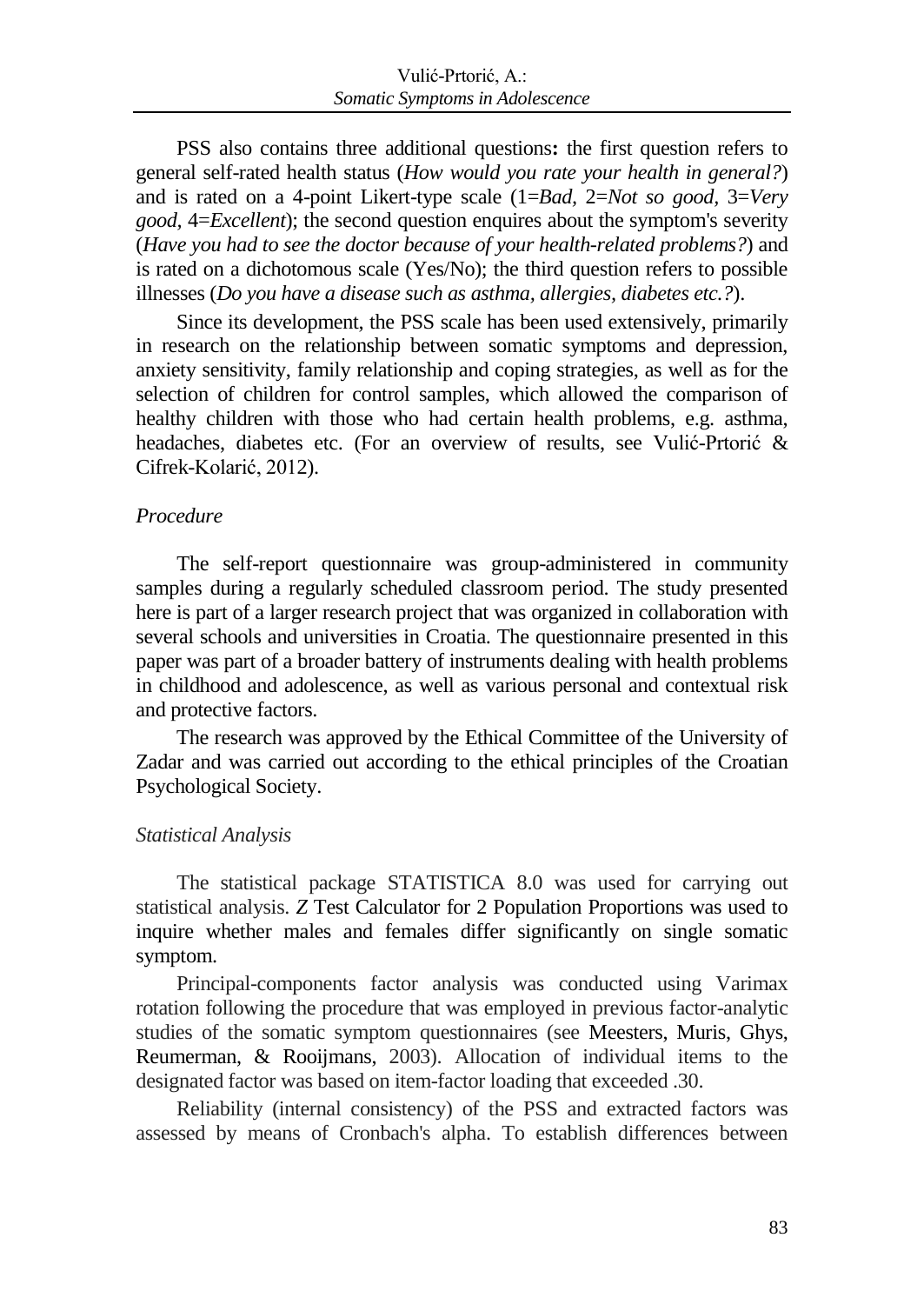scores of males and females, as well as between age groups, analysis of variance was calculated.

## **Results**

#### *Level of Somatic Symptoms*

For the statistical analysis of overall symptom prevalence in the 3-month period, we created prevalence values "symptoms present" (1) and "symptoms not present" (0). The average number of symptoms in the sample of 1236 adolescents was 11.7 (*SD*=6.31). Males and females showed significantly different total numbers of symptoms  $(F=60.55; p=.00)$ : for males  $(N=557)$  the average number was 10.15 (*SD*=6.00), and for females (*N*=674) it was 12.9 (*SD*=6.30). Since gender differences were significant for all age groups, all further analysis was carried out separately for males and females. This finding is supported by the correlation results. Association between gender and total symptom number is low, but positive and significant  $(r=.22; p<.05)$ .

According to the prevalence of total number of symptoms, the data presented in Figure 1 shows that about 50% of respondents had experienced between 1 and 10 symptoms (out of 35) in the last three months. It could be noticed that females were more prevalent in the groups of participants with higher total number of somatic symptoms.

Given that most phenomena associated with somatic prevalence differ with respect not only to gender but also to age, age differences in total symptom number were examined. The results are shown in Figure 2.



Figure 1. *Number of Respondents (%) with Respect to Total Number of Symptoms on the Psychosomatic Symptoms Scale (PSS)*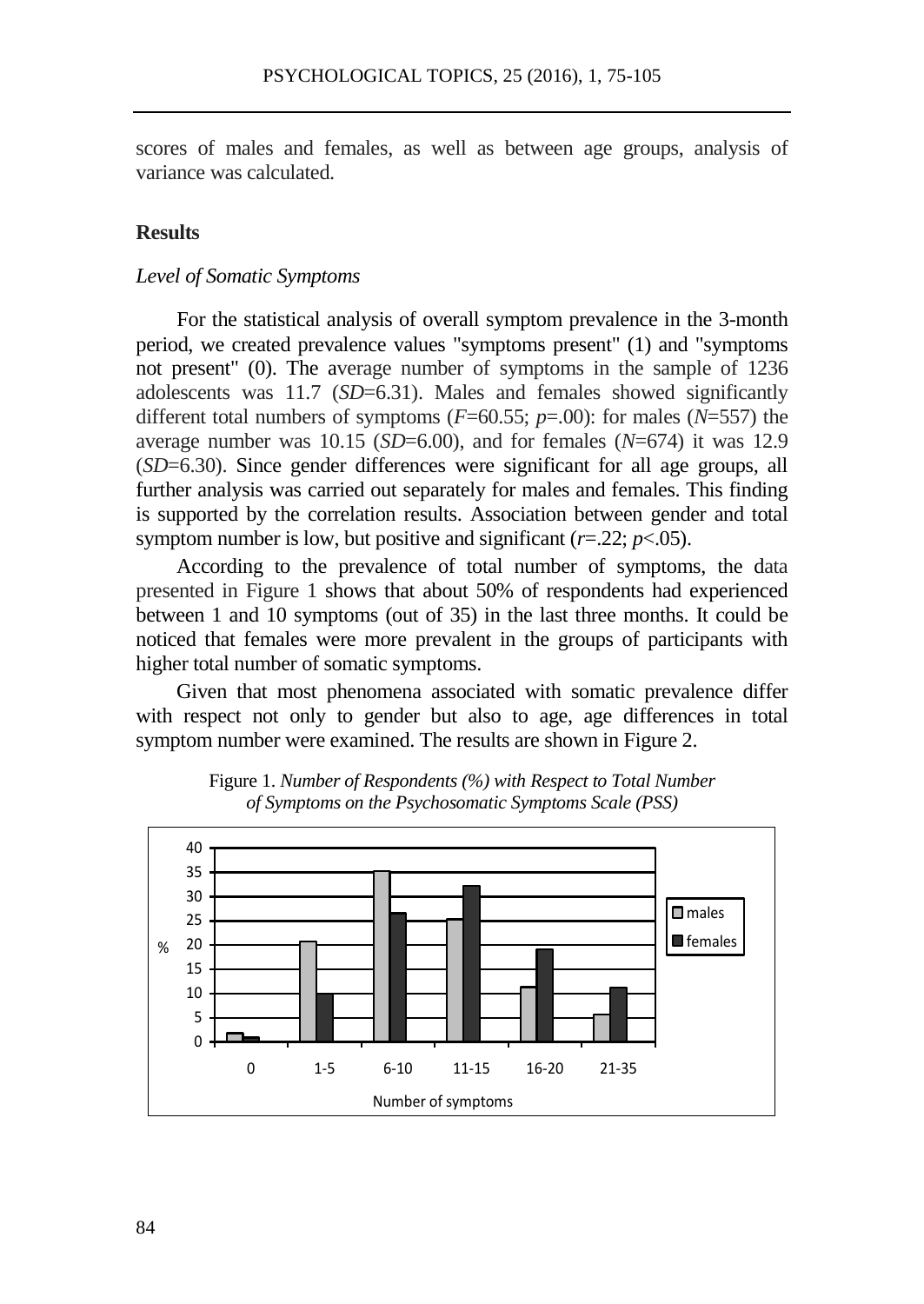Figure 2. *Gender and Age Differences in the Total Score on the Psychosomatic Symptoms Scale for Children and Adolescents (PSS) (Nmales=557; Nfemales=674)*



\*Age groups: Group 1=elementary schools, 5th and 6th grade; Group 2=elementary schools, 7th and 8th grade; Group 3=secondary schools, 1st and 2nd grade; Group 4=secondary schools, 3rd and 4th grade; Group 5=university students

Figure 2 shows a weak inverted U shape of symptom distribution, peaking for participants aged between 15 and 16 years old. Across all age groups, females achieved significantly higher scores on the PSS scale. Furthermore, analysis of variance found statistically significant differences between female and male participants in all age groups (*F*=10.152; *p*=.000). The Scheffe test indicated that these differences are significant between the following groups of participants: female groups of all ages and male groups from the first age group; female groups from the second, third and fifth age groups in comparison with males from the second age group.

With regard to the total number of symptoms, a small but significant positive association was found between age and total symptom number  $(r=13;$  $p<.05$ ), indicating that somatic complaints increased as the adolescents became older.

## *Level of Single Somatic Symptoms*

Specific symptom prevalence was calculated separately for males and females, and it is presented in Table 2. The most common symptoms in males were upper respiratory symptoms (cold, sore throat, cough etc.), lack of energy and fatigue, headaches and back pain. More than 50% of participants had experienced these symptoms in the past three months. In the female sample more than 50% of participants reported the following symptoms: lack of energy (83.4%), symptoms of upper infections (cold, sore throat, cough etc.),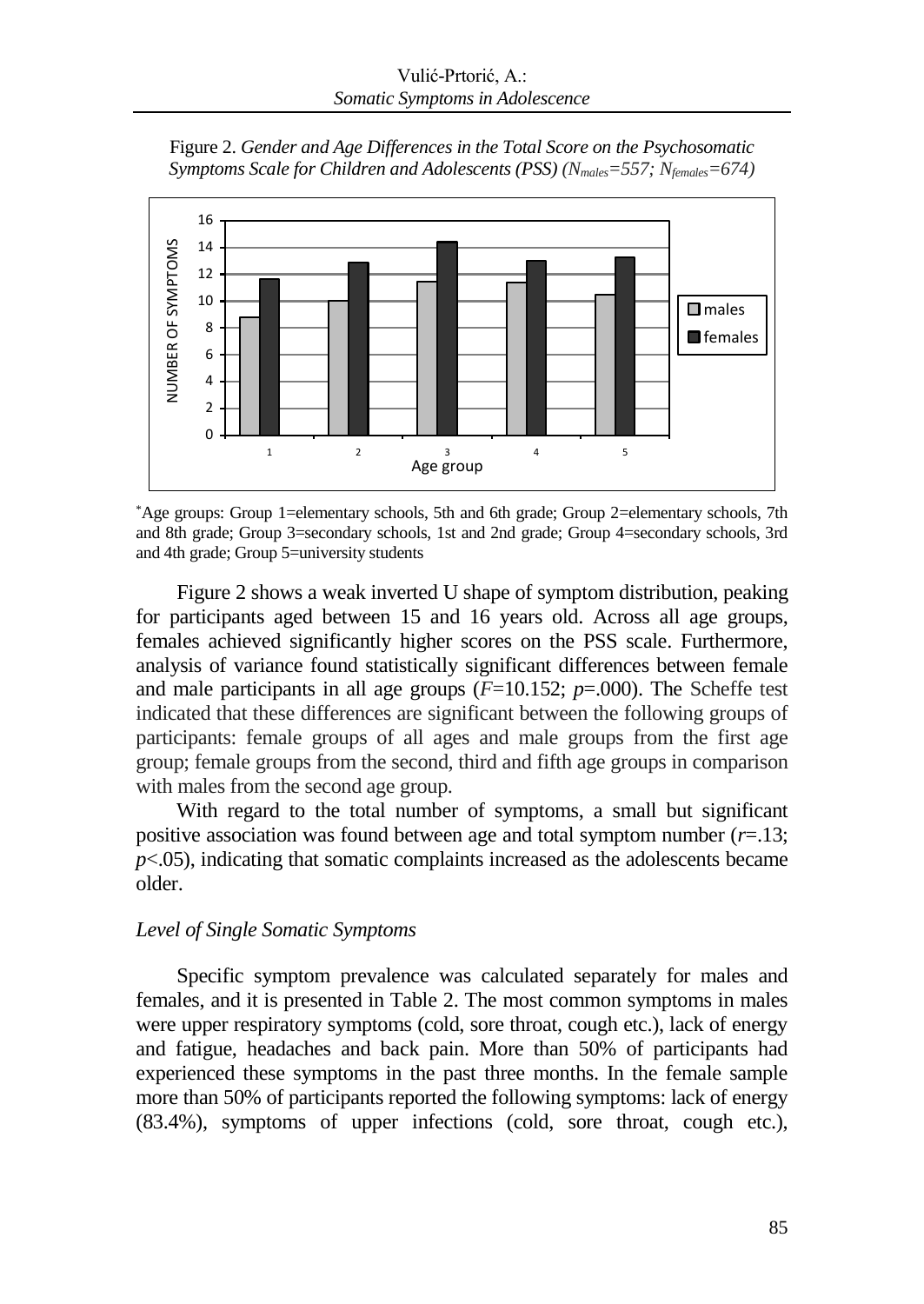headaches, nausea, back pain, dermatological problems like acne and pimples, rapid heartbeat and pain in arms and/or legs.

|                                | $N(\%)$       | $N(\%)$      | $N(\%)$        |         |                  |
|--------------------------------|---------------|--------------|----------------|---------|------------------|
| Somatic symptoms               | <b>SAMPLE</b> | <b>MALES</b> | <b>FEMALES</b> | z-test  | $\boldsymbol{p}$ |
|                                | $(N=1236)$    | $(N=557)$    | $(N=679)$      |         |                  |
| Cold (Sore Throat, Cough Etc.) | 962 (77.8)    | 419 (75.2)   | 539 (79.4)     |         |                  |
| Lack of Energy / Fatigue       | 953 (77.1)    | 388 (69.5)   | 562 (83.4)     | $-5.42$ | .00              |
| Headaches                      | 874 (70.7)    | 345(61.9)    | 525 (77.9)     | $-5.89$ | .00              |
| <b>Back Pain</b>               | 711 (57.5)    | 283 (50.8)   | 425(63.1)      | $-4.17$ | .00              |
| Nausea                         | 699 (56.5)    | 255 (45.8)   | 441 (65.4)     | $-6.76$ | .00              |
| Heart Beating too Fast         | 676 (54.7)    | 261 (46.8)   | 413(61.3)      | $-4.91$ | .00              |
| Acne and Pimples               | 623(50.4)     | 206(37.0)    | 416(61.7)      | $-8.49$ | .00              |
| Pain in Arms and/or Legs       | 616(49.8)     | 259 (46.5)   | 355(53.0)      | $-2.02$ | .04              |
| Food Intolerance               | 601(48.6)     | 275 (49.4)   | 323 (47.9)     |         |                  |
| Over-Perspiration              | 557(45.1)     | 244 (43.8)   | 309 (45.8)     |         |                  |
| <b>Appetite Loss</b>           | 515 (41.6)    | 184 (33.0)   | 329 (48.8)     | $-5.47$ | .00              |
| Pain in Joints                 | 497(41.0)     | 241 (43.3)   | 253 (37.4)     | 2.15    | .03              |
| <b>Muscle Tenseness</b>        | 489 (39.5)    | 212 (38.1)   | 274 (40.7)     |         |                  |
| Pain in Chest                  | 436(35.3)     | 120(21.5)    | 315 (46.7)     | $-9.10$ | .00              |
| Lump in Throat                 | 434(35.1)     | 133(23.9)    | 299 (44.4)     | $-7.39$ | .00              |
| <b>High Body Temperature</b>   | 425 (34.4)    | 190(34.1)    | 232 (34.4)     |         |                  |
| Pain in Stomach                | 415(33.6)     | 134(24.1)    | 280 (41.5)     | $-6.37$ | .00              |
| Vertigo                        | 413 (33.4)    | 145(26.0)    | 268 (39.8)     | $-4.98$ | .00              |
| Diarrhoea                      | 372(30.1)     | 169(30.3)    | 203(30.1)      |         |                  |
| <b>Muscle Weakness</b>         | 332(26.8)     | 127(22.8)    | 203 (30.2)     | $-2.81$ | .00              |
| <b>Bloated Stomach</b>         | 324(26.2)     | 103(18.5)    | 220(32.6)      | $-5.54$ | .00              |
| <b>Blurred Vision</b>          | 293 (23.7)    | 96(17.2)     | 197 (29.2)     | $-4.84$ | .00              |
| Vomiting                       | 279 (22.6)    | 118 (21.2)   | 160(23.7)      |         |                  |
| <b>Breathing Difficulties</b>  | 268 (21.7)    | 103(18.5)    | 165(24.5)      | $-2.47$ | .01              |
| Heartburn                      | 245 (19.8)    | 117(21.0)    | 127(18.8)      |         |                  |
| Skin Itching/Redness           | 245 (19.8)    | 93 (16.7)    | 152(22.6)      | $-2.49$ | .01              |
| Loss of Balance                | 195(15.8)     | 71(12.8)     | 124(18.4)      | $-2.65$ | .01              |
| Constipation                   | 187(15.1)     | 60(10.8)     | 127(18.8)      | $-3.87$ | .00              |
| Double Vision                  | 161(13.0)     | 68 (12.2)    | 93 (13.8)      |         |                  |
| <b>Sudden Memory Loss</b>      | 160(12.9)     | 77(13.8)     | 83 (12.3)      |         |                  |
| <b>Skin Rash</b>               | 132 (10.7)    | 42 (7.5)     | 90(13.4)       | $-3.24$ | .00              |
| Sense of Choking               | 128(10.4)     | 41<br>(7.4)  | 87 (12.9)      | $-3.13$ | .00              |
| Sudden Loss of Sight           | 70 (5.7)      | 31<br>(5.6)  | 39 (5.8)       |         |                  |
| Fainting                       | 61<br>(4.9)   | 27<br>(4.8)  | 34<br>(5.1)    |         |                  |
| Sudden Loss of Voice           | 46<br>(3.7)   | 15<br>(2.7)  | 31<br>(4.6)    |         |                  |
|                                |               |              |                |         |                  |

## Table 2. *The Prevalence of Symptoms in the Past 3 Months (a Few Times a Month, a Few Times a Week and Almost Every Day) in the Whole Sample, in Males and Females Separately, with Z-Test Results*

\*only significant *z*-test values are presented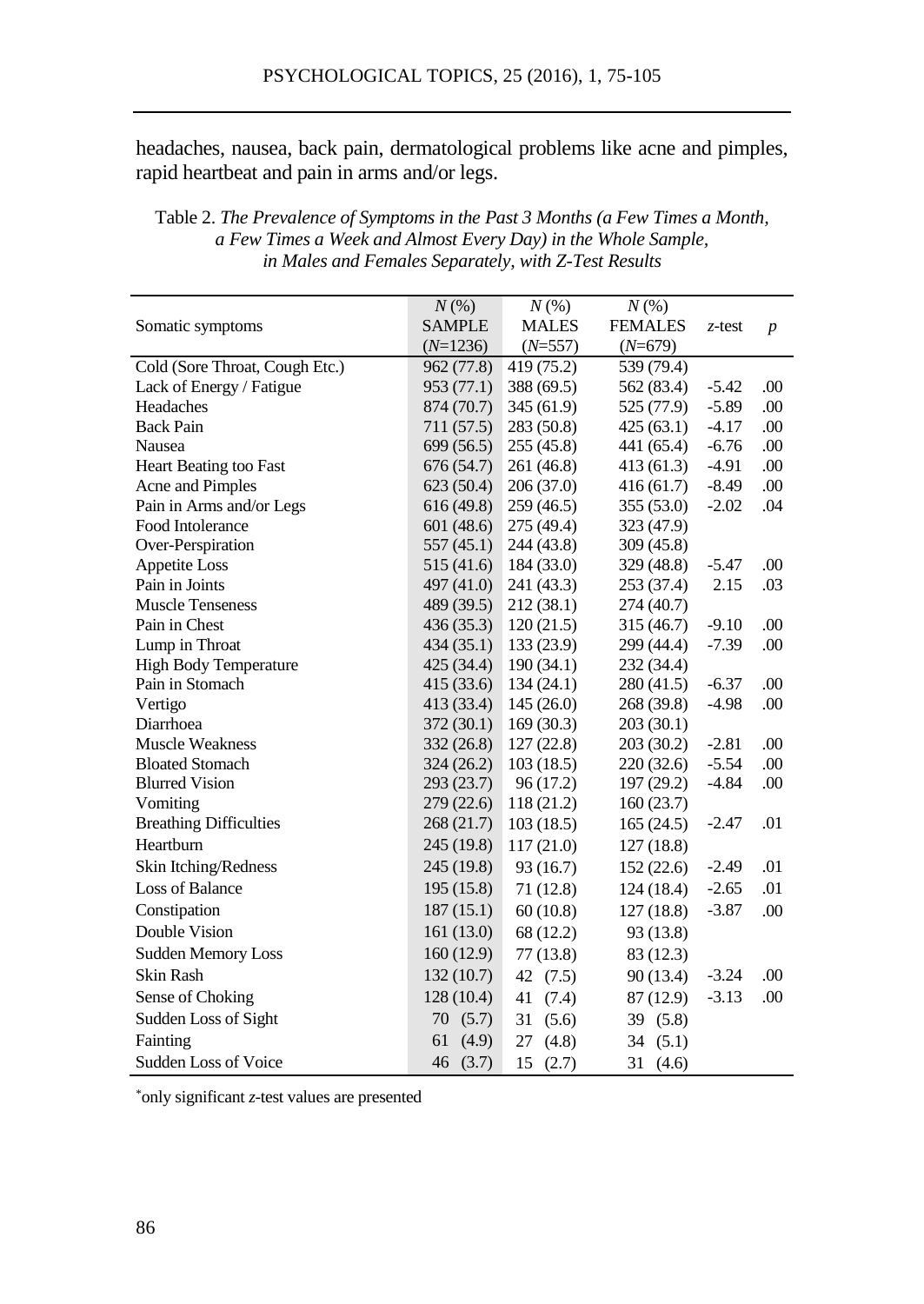Gender differences were found in 22 of the 35 symptoms, with males having only one symptom (pain in the joints) more prevalent than females. More precise insight into these differences can be obtained from the results presented in Table 3. In the distribution of symptom prevalence through the age groups, four pattern shapes could be observed: increasing, decreasing, curvilinear and stable. Generally, 12 symptoms in males and 15 symptoms in females show an unstable prevalence pattern across the five age groups. Four symptoms show the same increasing prevalence pattern in males and females: back pain, lack of energy, a lump in the throat and bloated stomach. A decreasing pattern was not observed in males' symptom prevalence, and in females it was observed for only two symptoms: diarrhoea and food intolerance. A curvilinear pattern was usually presented in two ways: ups and downs across age or an inverted U pattern, i.e. increasing in younger participants with a peak in the middle age group and then decreasing in older groups (as for symptoms of pain in the chest and food intolerance in males, or muscle weakness in females).

It is interesting to notice that 17 symptoms had stable age prevalence pattern in both males and females. There is no obvious connection between these symptoms – they are from various body organ systems and with various prevalence – some are very prevalent (like upper respiratory infections and nausea), and some are very rare (like a sense of choking, sudden loss of sight, fainting). This finding about symptoms that show persistence during development is important for understanding the gender- and age-specific prevalence stability of somatic difficulties.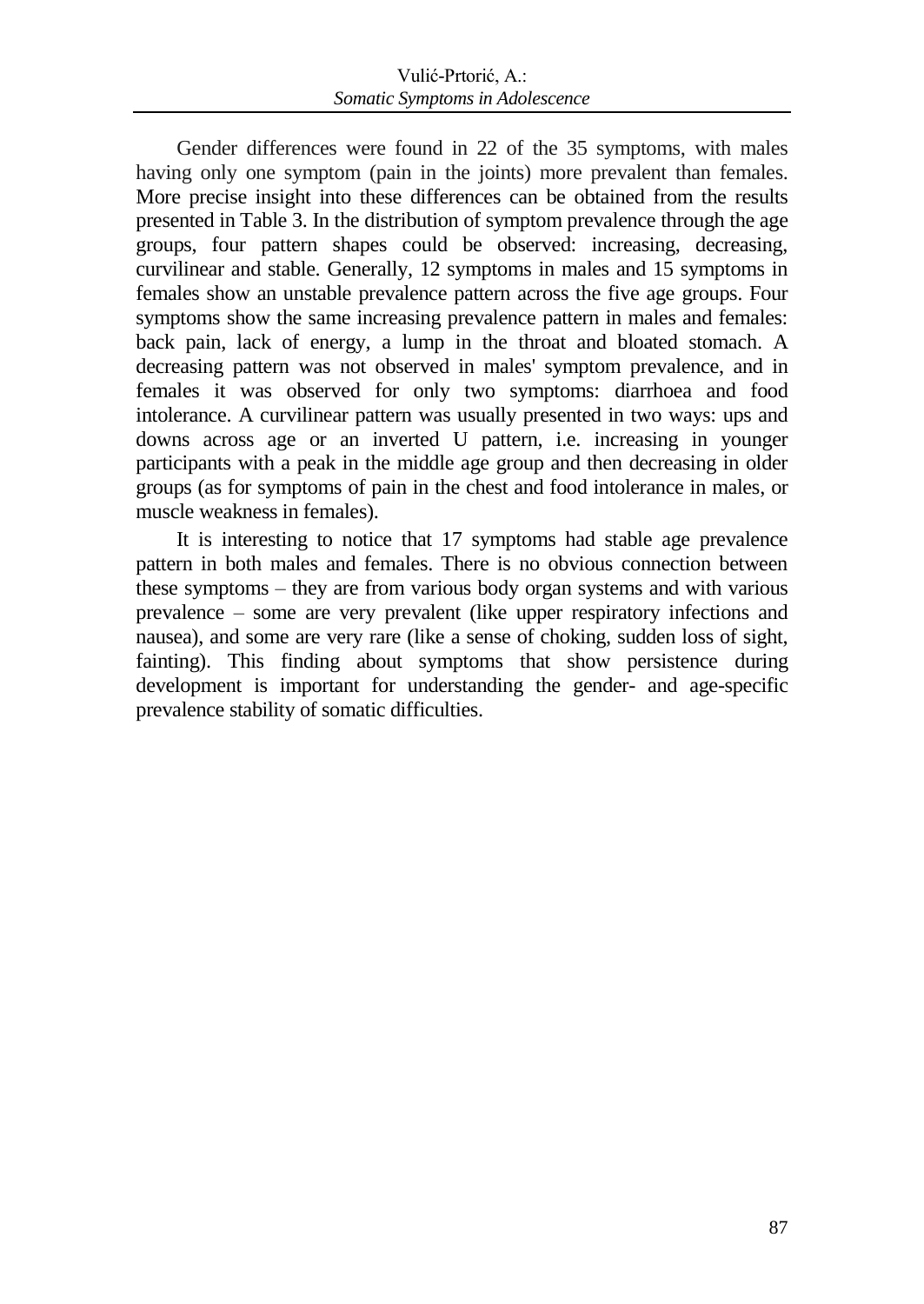| Males                                                                                    |                              |                  | Females                          |          |                  |  |  |  |
|------------------------------------------------------------------------------------------|------------------------------|------------------|----------------------------------|----------|------------------|--|--|--|
|                                                                                          | F(4,552)                     | $\boldsymbol{p}$ |                                  | F(4,669) | $\boldsymbol{p}$ |  |  |  |
| <b>Increasing Prevalence</b>                                                             |                              |                  |                                  |          |                  |  |  |  |
| <b>Back Pain</b>                                                                         | 9.750                        | .000             | <b>Back Pain</b>                 | 8.550    | .000             |  |  |  |
| Lack of Energy / Fatigue                                                                 | 6.553                        | .000             | Lack of Energy /<br>Fatigue      | 12.781   | .000             |  |  |  |
| Lump in Throat                                                                           | 4.909                        | .000             | Lump in Throat                   | 6.604    | .000             |  |  |  |
| <b>Bloated Stomach</b>                                                                   | 6.384                        | .000             | <b>Bloated Stomach</b>           | 18.805   | .000             |  |  |  |
| <b>Muscle Tenseness</b>                                                                  | 4.903                        | .000             | Headaches                        | 3.075    | .016             |  |  |  |
| <b>Muscle Weakness</b>                                                                   | 2.644                        | .032             | Heart Beating too<br>Fast        | 2.928    | .020             |  |  |  |
| <b>Blurred Vision</b>                                                                    | 4.742                        | .000             | Constipation                     | 3.163    | .014             |  |  |  |
| Heartburn                                                                                | 3.463                        | .008             |                                  |          |                  |  |  |  |
| Acne and Pimples                                                                         | 19.710                       | .000             |                                  |          |                  |  |  |  |
| <b>Decreasing Prevalence</b>                                                             |                              |                  |                                  |          |                  |  |  |  |
| None                                                                                     |                              |                  | Diarrhoea                        | 3.743    | .005             |  |  |  |
|                                                                                          |                              |                  | Food intolerance                 | 7.161    | .000             |  |  |  |
| Curvilinear Prevalence                                                                   |                              |                  |                                  |          |                  |  |  |  |
| Double Vision                                                                            | 4.669                        | .001             | Vertigo                          | 3.493    | .008             |  |  |  |
| Pain in Chest                                                                            | 6.241                        | .000             | <b>Muscle Weakness</b>           | 4.455    | .001             |  |  |  |
| Food Intolerance                                                                         | 4.622                        | .001             | Vomiting                         | 3.884    | .004             |  |  |  |
|                                                                                          |                              |                  | Heartburn                        | 3.873    | .004             |  |  |  |
|                                                                                          |                              |                  | <b>Skin Rash</b>                 | 4.472    | .001             |  |  |  |
|                                                                                          |                              |                  | Acne and Pimples                 | 12.492   | .000             |  |  |  |
|                                                                                          | Stable Prevalence Across Age |                  |                                  |          |                  |  |  |  |
| Males                                                                                    |                              |                  | Females                          |          |                  |  |  |  |
| Headaches, Vertigo, Heart beating too                                                    |                              |                  | Muscle tenseness, Double vision, |          |                  |  |  |  |
| fast, Diarrhoea, Vomiting, Constipation,                                                 |                              |                  | Blurred vision, Pain in chest    |          |                  |  |  |  |
| Skin rash                                                                                |                              |                  |                                  |          |                  |  |  |  |
| Stable Prevalence Across Age in Both Sexes                                               |                              |                  |                                  |          |                  |  |  |  |
| High body temperature, Pain in joints, Pain in arms and/or legs, Loss of balance, Sudden |                              |                  |                                  |          |                  |  |  |  |
| loss of sight, Sudden loss of voice, Fainting, Sudden memory loss, Nausea, Pain in       |                              |                  |                                  |          |                  |  |  |  |
| stomach, Appetite loss, Breathing difficulties, Sense of choking, Skin rash, Skin        |                              |                  |                                  |          |                  |  |  |  |
| itching/redness, Cold (sore throat, cough etc.), Over-perspiration                       |                              |                  |                                  |          |                  |  |  |  |

Table 3. *The Type of Symptom Prevalence Pattern in Males and Females Across the 5 Age Groups*

#### *Level of Somatic Clusters*

Principal-components factor analysis was performed to investigate the underlying structure in reported somatic complaints. In the construction of the PSS, seven groups of symptoms were gathered according to body organ systems – three groups being formed according to the 3 main domains of the symptoms described in DSM-4 for somatization disorder: pain symptoms, gastrointestinal symptoms and pseudoneurological symptoms. The group of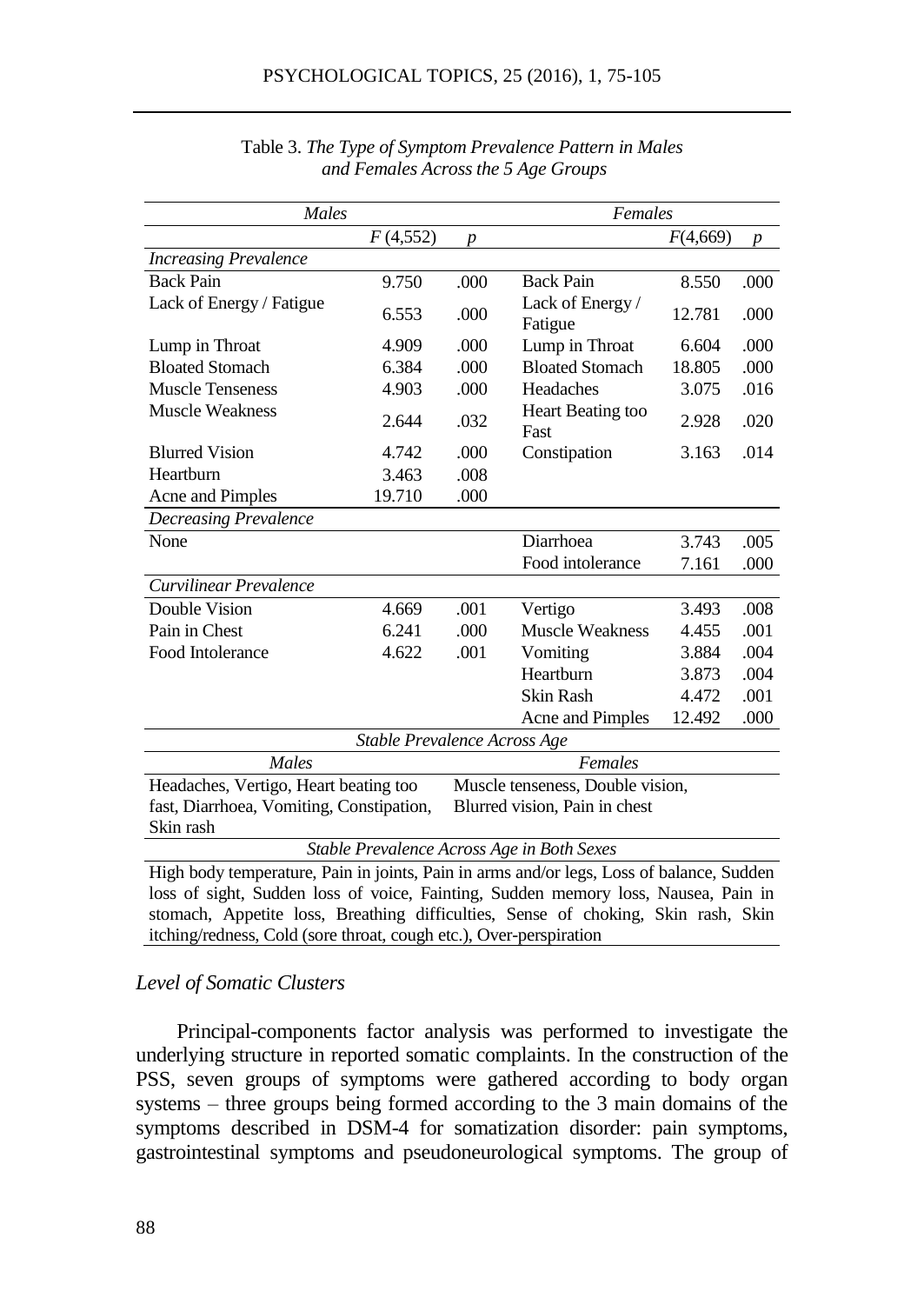sexual symptoms was excluded because it was planned to use the questionnaire in samples of younger children, and these items would make the PSS less applicable to them. Menstrual symptoms were also excluded from the analyses, since one of the main aims of the study with the PSS is to compare males and females. Another four groups consisted of symptoms from the cardiovascular, muscular, respiratory and dermatological body organ domains.

The factor-analysis results indicate that somatic complaints in the adolescent population reflect five underlying factors with corresponding proportion of the variance (Table 4): Pain-Musculoskeletal (8.57%), Pseudoneurological (7.55%), Gastrointestinal (7.14%), Cardiovascular-Respiratory (10.24%) and Dermatological (5.68%). According to the content of all factors it can be concluded that all the items show appropriate loadings on a certain factor, except for two items (high body temperature and cold) that have loading on the gastrointestinal cluster, although it would be more logical for them to belong to the respiratory group of symptoms. Each factor had a Cronbach's alpha between .47 and .76, indicating that, except for the dermatological factor, the internal consistency of the PSS scale was good (Table 5).

All factors were significantly related to PSS total score, with males reporting slightly higher correlations between all factors and total score. Correlations between factors are from .31 to .66 in males and .24 to .56 in females (Tables 6 and 7).

Analysis of variance found statistically significant gender differences in all somatic symptom factors, with females reporting higher scores. The higher differences are for the groups of Cardiovascular-Respiratory factor (*F*=51.31; *p*=.00) and Dermatological (*F*=44.93; *p*=.00), followed by Gastrointestinal (*F*=14.67; *p*=.00), Pain-Musculoskeletal (*F*=11.69; *p*=.00) and Pseudoneurological (*F*=4.80; *p*=.00).

To compare results between females and males on different factors, PSS scores are calculated as an average value for each symptom factor as 'total factor *M* / number of items on that factor', and this is presented in Figure 3. It can be observed that the pain-musculoskeletal group of symptoms is most prevalent in both sexes.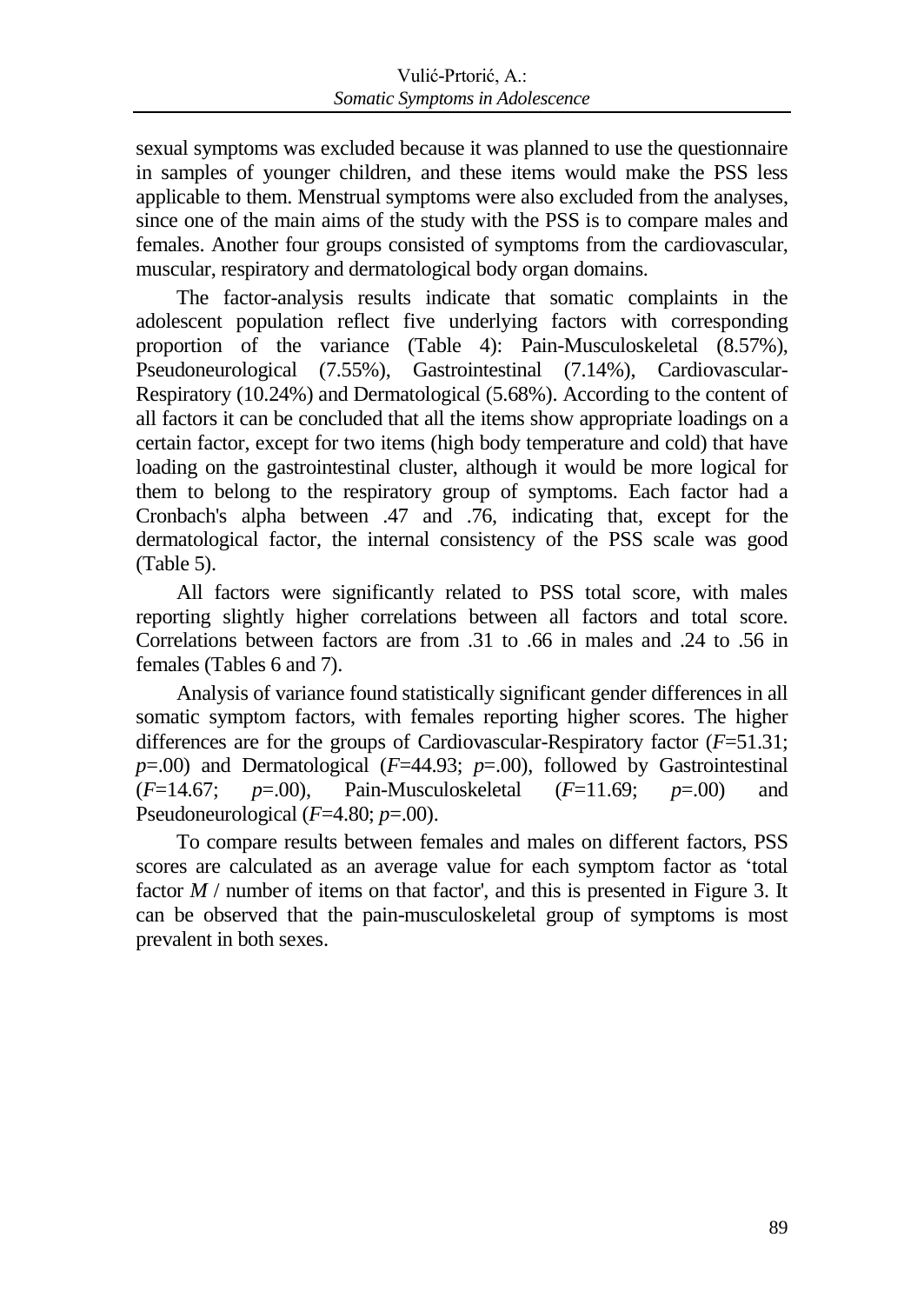| Item<br>number | <b>PSS ITEMS / FACTORS</b>     | F1    | F <sub>2</sub> | F3          | F4         | F5    |
|----------------|--------------------------------|-------|----------------|-------------|------------|-------|
|                | Pain-Musculoskeletal           |       |                |             |            |       |
| 7.             | Pain in arms and/or legs       | .709  |                |             |            |       |
| 6.             | Pain in joints                 | .665  |                |             |            |       |
| 9.             | Muscle tenseness               | .603  |                |             |            |       |
| 4.             | Lack of energy / Fatigue       | .528  |                |             |            |       |
| 10.            | Muscle weakness                | .525  |                |             |            |       |
| 3.             | Back pain                      | .494  |                |             |            |       |
|                | Pseudoneurological             |       |                |             |            |       |
| 14.            | Sudden loss of sight           |       | .654           |             |            |       |
| 16.            | Fainting                       |       | .598           |             |            |       |
| 12.            | Double vision                  |       | .585           |             |            |       |
| 13.            | <b>Blurred</b> vision          |       | .517           |             |            |       |
| 8.             | Loss of balance                |       | .487           |             |            |       |
| 15.            | Sudden loss of voice           |       | .373           |             |            |       |
| 17.            | Sudden memory loss             |       | .300           |             |            |       |
|                | Gastrointestinal               |       |                |             |            |       |
| 23.            | Vomiting                       |       |                | .619        |            |       |
| 22.            | Diarrhoea                      |       |                | .588        |            |       |
| 5.             | High body temperature          |       |                | .568        |            |       |
| 26.            | Food intolerance               |       |                | .484        |            |       |
| 20.            | Nausea                         |       |                | .461        |            |       |
| 34.            | Cold (sore throat, cough etc.) |       |                | .451        |            |       |
| 25.            | Appetite loss                  |       |                | .365        |            |       |
| 21.            | Pain in stomach                |       |                | .349        |            |       |
|                | Cardiovascular-Respiratory     |       |                |             |            |       |
| 24.            | <b>Bloated</b> stomach         |       |                |             | .604       |       |
| 19.            | Pain in chest                  |       |                |             | .534       |       |
| 11.            | Lump in throat                 |       |                |             | .522       |       |
| 18.            | Heart beating too fast         |       |                |             | .489       |       |
| 1.             | Headaches                      |       |                |             | .446       |       |
| 30.            | Sense of choking               |       |                |             | .423       |       |
| 28.            | Heartburn                      |       |                |             | .415       |       |
| 29.            | <b>Breathing difficulties</b>  |       |                |             | .403       |       |
| 2.             | Vertigo                        |       |                |             | .400       |       |
| 27.            | Constipation                   |       |                |             | .351       |       |
| 35.            | Over-perspiration              |       |                |             | .298       |       |
|                | Dermatological                 |       |                |             |            |       |
| 32.            | Skin itching/redness           |       |                |             |            | .737  |
| 31.            | Skin rash                      |       |                |             |            | .719  |
| 33.            | Acne and pimples               |       |                |             |            | .298  |
| Eigenvalue     |                                | 2.999 |                | 2.641 2.499 | 3.584      | 1.988 |
|                | Percentage of variance         | 8.57  | 7.55           | 7.14        | 10.24 5.68 |       |
|                |                                |       |                |             |            |       |

Table 4. *Factor Loadings (Varimax Rotated) Obtained with Principal-Components Factor Analysis of the PSS Results (N=1236)*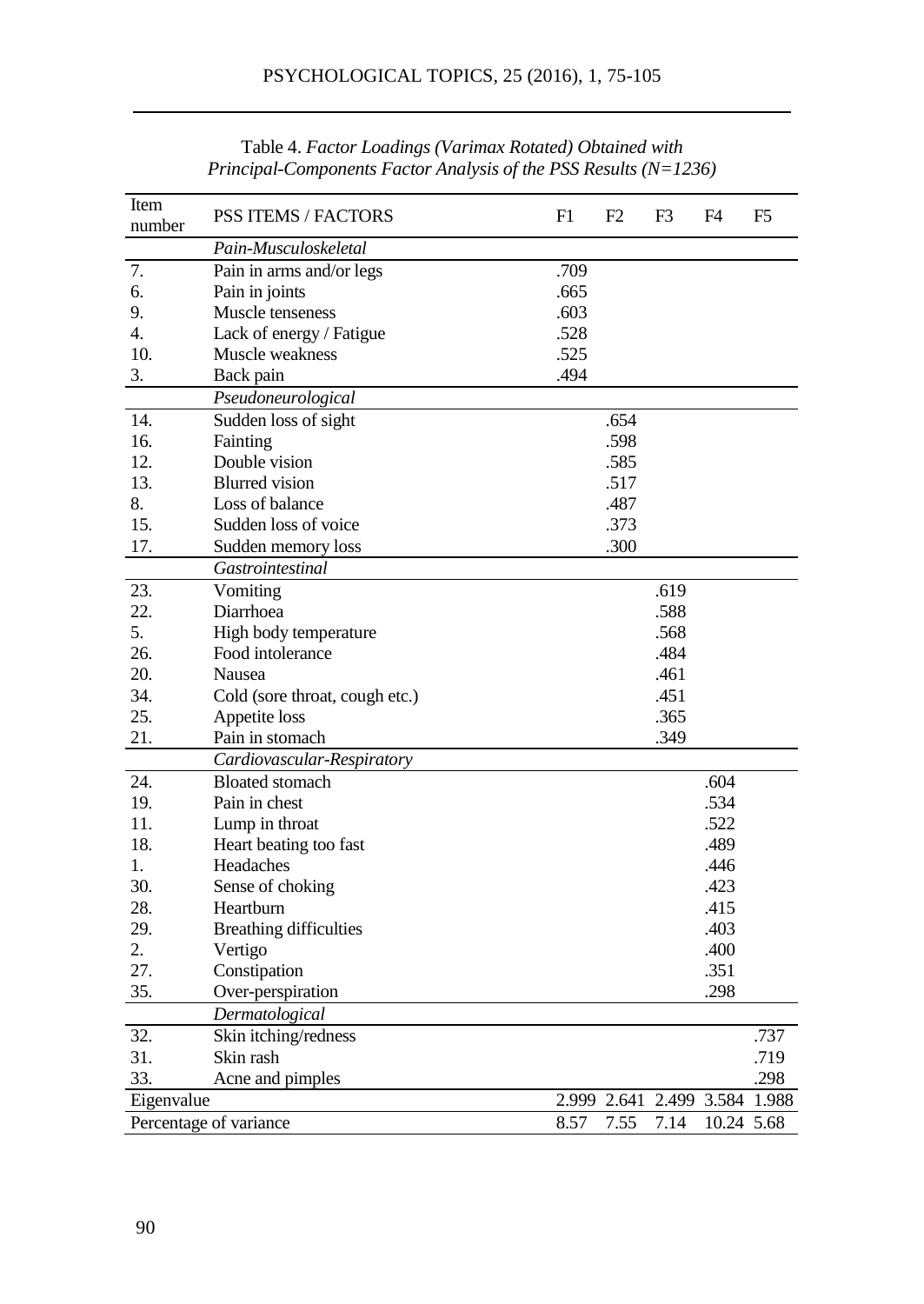| Factor / Symptom factor             | No.<br>of<br>items | M     | SD.   | Min-Max    | $\alpha$ | $r_{\rm it}$ |
|-------------------------------------|--------------------|-------|-------|------------|----------|--------------|
| F1 - Pain - Musculoskeletal         | 6                  | 10.16 | 3.16  | $6 - 23$   | .74      | .33          |
| F <sub>2</sub> - Pseudoneurological |                    | 8.09  | 1.91  | $7 - 21$   | .66      | .23          |
| F3 - Gastrointestinal               | 8                  | 12.22 | 3.02  | $8 - 30$   | .70      | .23          |
| F4 - Cardiovascular - Respiratory   | 11                 | 15.91 | 4.05  | $11 - 41$  | .76      | .24          |
| F5 - Dermatological                 |                    | 4.2   | 1.48  | $3 - 12$   | .47      | .31          |
| <b>PSS TOTAL SCORE</b>              | 35                 | 50.58 | 10.58 | $35 - 119$ | .89      | .19          |

Table 5. *Descriptive Statistics for the Somatic Symptom Factors in the Psychosomatic Symptoms Questionnaire, PSS (N=1236)*

Table 6. *Pearson Correlations Between Symptom Factors and Total Number of Somatic Symptoms in Males (N=557)*

|         |                                 | <b>PSS</b> |     |     |     |     |  |
|---------|---------------------------------|------------|-----|-----|-----|-----|--|
|         |                                 | total      |     | 2.  | 3.  |     |  |
|         |                                 | score      |     |     |     |     |  |
| $1_{-}$ | Pain - Musculoskeletal          | .77        |     |     |     |     |  |
|         | 2. Pseudoneurological           | .70        | .41 |     |     |     |  |
| 3.      | Gastrointestinal                | .81        | .51 | .44 |     |     |  |
|         | 4. Cardiovascular - Respiratory | .90        | .57 | .59 | .66 |     |  |
|         | 5. Dermatological               | .56        | .31 | .38 | .34 | .47 |  |

*p*<.05.

Table 7. *Pearson Correlations Between Symptom Factors and Total Number of Somatic Symptoms in Females (N=679)*

|    |                              | <b>PSS</b><br>total |     | 2.  | 3.  |     |  |
|----|------------------------------|---------------------|-----|-----|-----|-----|--|
|    |                              | score               |     |     |     |     |  |
|    | Pain - Musculoskeletal       | .77                 |     |     |     |     |  |
| 2. | Pseudoneurological           | .70                 | .46 |     |     |     |  |
| 3. | Gastrointestinal             | .76                 | .45 | .43 | ٠   |     |  |
| 4. | Cardiovascular - Respiratory | .87                 | .56 | .55 | .56 |     |  |
| 5. | Dermatological               | .49                 | .26 | 24  | .32 | .33 |  |
|    |                              |                     |     |     |     |     |  |

*p*<.05.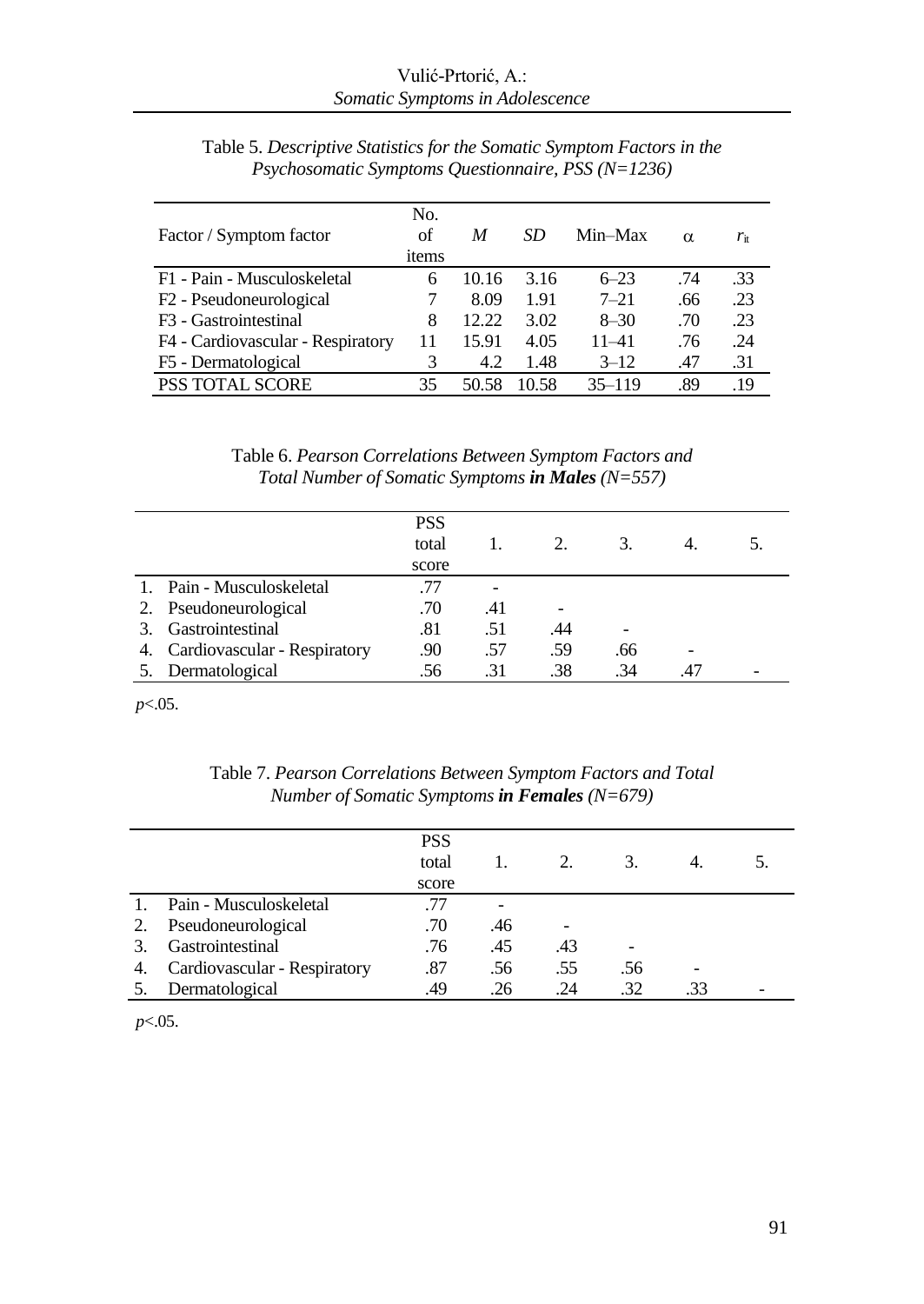

Figure 3. *Gender Differences in Somatic Symptom Factors (Nmales=557; Nfemales=674)*

*Note.* For the purposes of comparing results between factors, PSS scores are calculated as an average value for each symptom factor as: *total factor M / number of items on that factor.*

In the distribution of factor prevalence through the five age groups, oneway ANOVA was performed for each factor. Results are presented for all factors in Figures 4 and 5, separately for males and females.

According to the results, for the females, significant age differences were found in 3 factors: gastrointestinal (*F*=5.04; *p*=.000), with females from the first and third age groups (average 11.8 and 15.9 years old) having more symptoms than females from other age groups; cardiovascular-respiratory  $(F=4.08; p=.003)$ , with females from the third and fifth age groups (average 15.9 and 22.5 years old) having more symptoms than females from other age groups; and dermatological  $(F=6.29; p=.000)$ , with a peak in females from the second age group (average 13.8 years old) and then decreasing in older groups.

In males, significant age differences were found in 2 factors: pseudoneurological  $(F=2.73; p=.038)$ , with a peak in the middle age group (average 13.8 years old), and dermatological  $(F=7.65; p=.000)$ , with an increasing pattern until the fourth age group (average 17.6 years old) and then decreasing in the oldest group. These differences between age groups were curvilinear in pattern.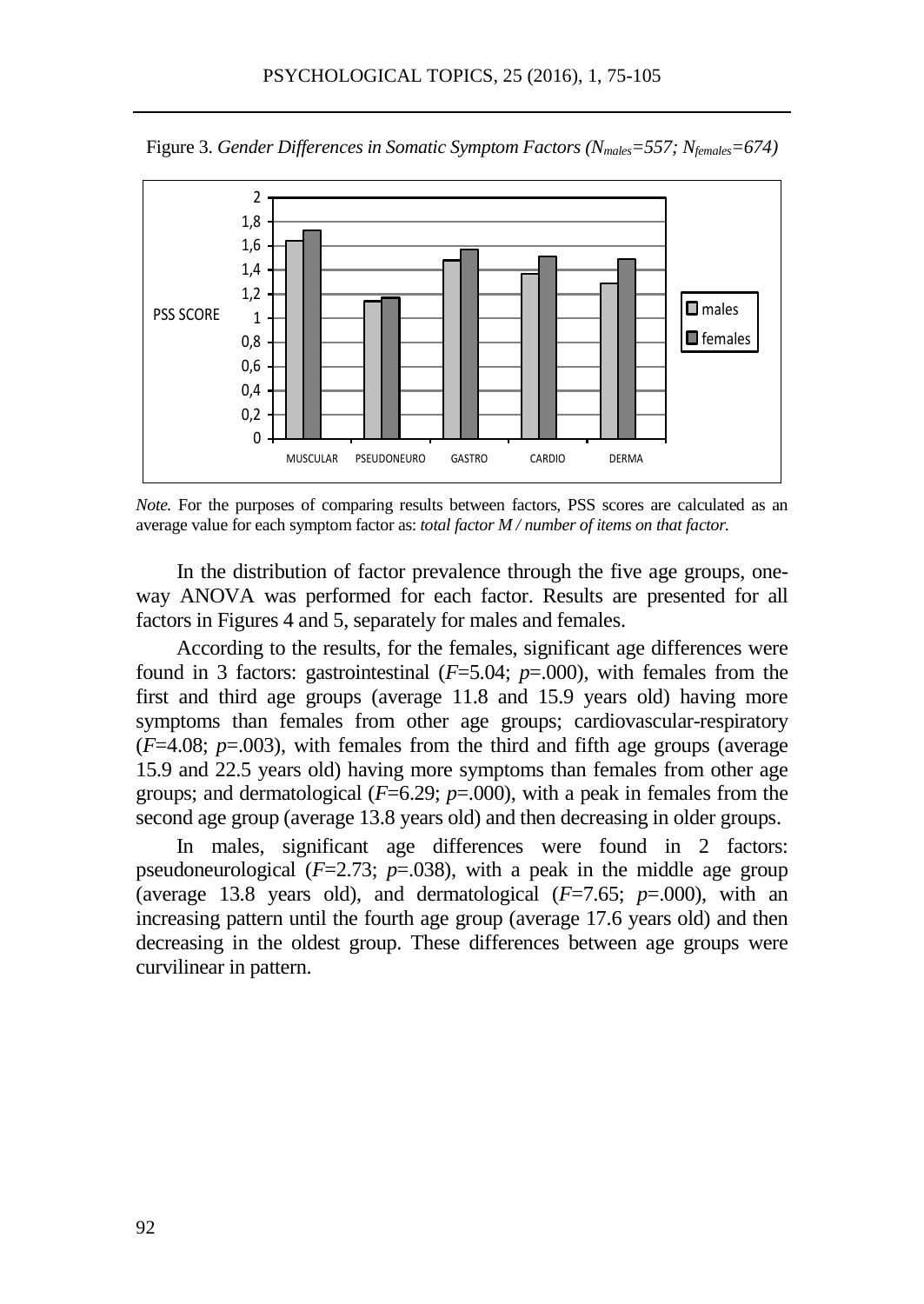

Figure 4. *The Type of Factor Prevalence Pattern in Females (N=669) Across the 5 age groups\**

\*Age groups: Group 1=elementary schools, 5th and 6th grade; Group 2=elementary schools, 7th and 8th grade; Group 3=secondary schools, 1st and 2nd grade; Group 4=secondary schools, 3rd and 4th grade; Group 5=university students.

*Note.* For the purposes of comparing results between factors, PSS scores are calculated as an average value for each symptom factor as: *total factor M / number of items on that factor.*





\*Age groups: Group 1=elementary schools, 5th and 6th grade; Group 2=elementary schools, 7th and 8th grade; Group 3=secondary schools, 1st and 2nd grade; Group 4=secondary schools, 3rd and 4th grade; Group 5=university students

*Note.* For the purposes of comparing results between factors, PSS scores are calculated as an average value for each symptom factor as: *total factor M / number of items in that factor.*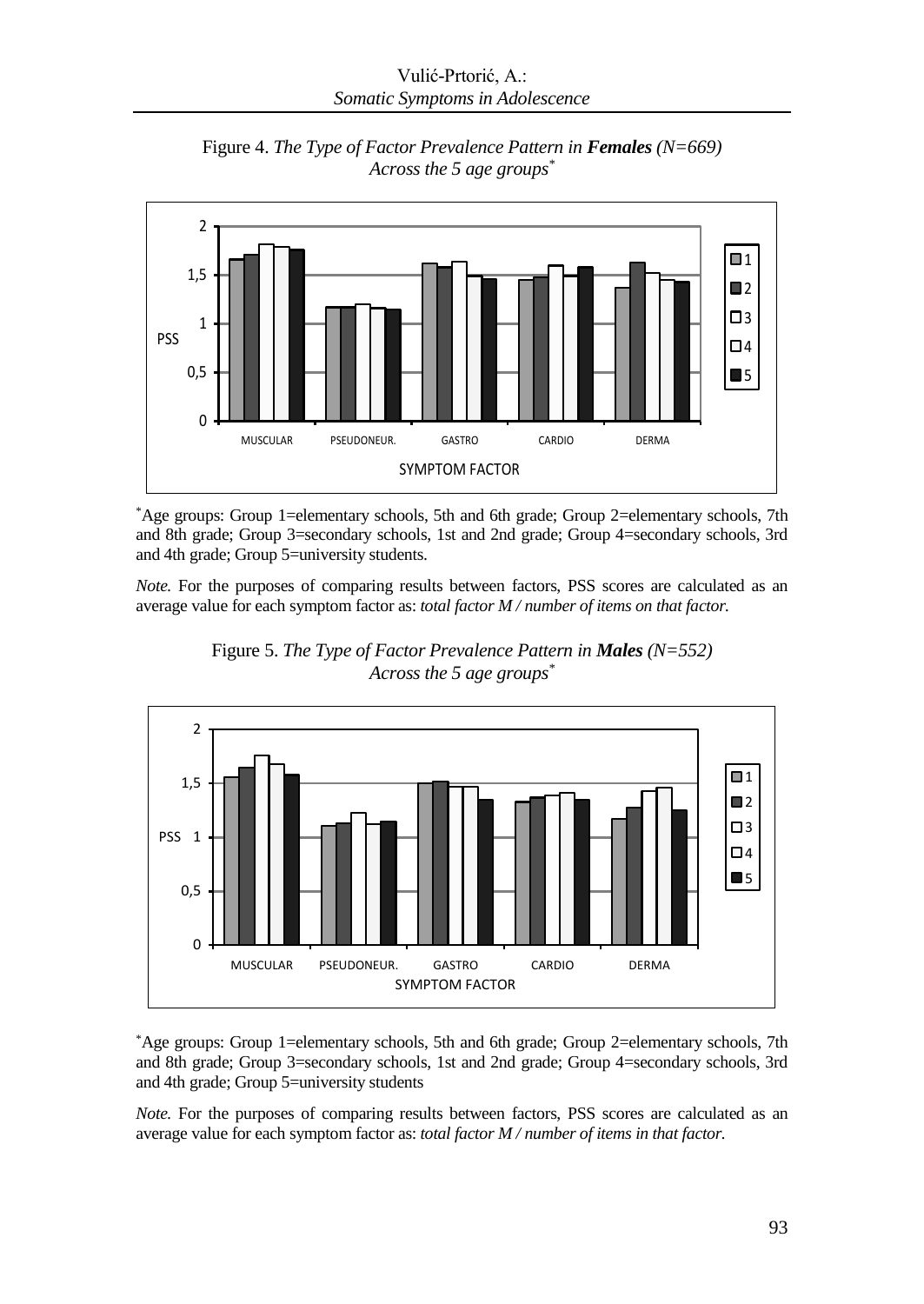## *Somatic Symptoms and Health Status*

One question in the PSS was about general health status. According to the results, younger participants and males self-reported better general health status than older participants and females. On the 4-point scale (from 1=*Bad* health status to 4=*Excellent* health status), the average result for males was 3.44 (*SD*=.67), and for females was 3.26 (*SD*=.66). For the first age group, the average result was 3.47 (*SD*=.62), and for the fifth age group it was 3.03 (*SD*=.74). Correlation between score for total somatic symptoms and health status was  $-32$  ( $p<0.05$ ), with cardiovascular and respiratory symptoms contributing most to this correlation, in both males and females. The correlations of somatic symptom factors and health status are calculated for the whole sample and separately for males and females (Table 8).

|    |                              | Sample     | Males     | Females |
|----|------------------------------|------------|-----------|---------|
|    |                              | $(N=1236)$ | $(N=557)$ | (N=679) |
|    | Pain - Musculoskeletal       | $-.25$     | $-.25$    | $-.23$  |
|    | Pseudoneurological           | $-.23$     | $-.17$    | $-.27$  |
|    | Gastrointestinal             | $-.21$     | $-.25$    | $-.15$  |
| 4. | Cardiovascular - Respiratory | $-.33$     | $-.33$    | $-.30$  |
|    | Dermatological               | $-.15$     | $-.18$    | $-.09$  |
|    | <b>Total Score</b>           | $-.32$     | $-.32$    | $-29$   |

| Table 8. Pearson Correlations Between Symptom Factors and Health Status |  |  |  |  |
|-------------------------------------------------------------------------|--|--|--|--|
|                                                                         |  |  |  |  |

*p*<.05

#### **Discussion**

This study provides information about a 3-month prevalence of somatic symptoms in a sample of 1512 adolescents aged from 10 to 25 years old (mean age 15.39). Due to the definition of unexplained somatic symptoms, 222 (15.2%) of the participants reported suffering from an illness for which they often sought medical help, and their results were excluded from further analysis.

*Prevalence pattern – symptom level.* The overall number of somatic symptoms reported by participants ranged from 0 to 35, with an average of 11.7 symptoms out of the total of 35 inquired complaints listed in the *Psychosomatic Symptoms Scale for Children and Adolescents* (PSS**).** Fifty percent of the respondents had experienced between 1 and 10 symptoms (out of 35) in the last three months. The most common symptoms were upper respiratory symptoms (cold, sore throat, cough etc.) (77.8% of the participants), lack of energy and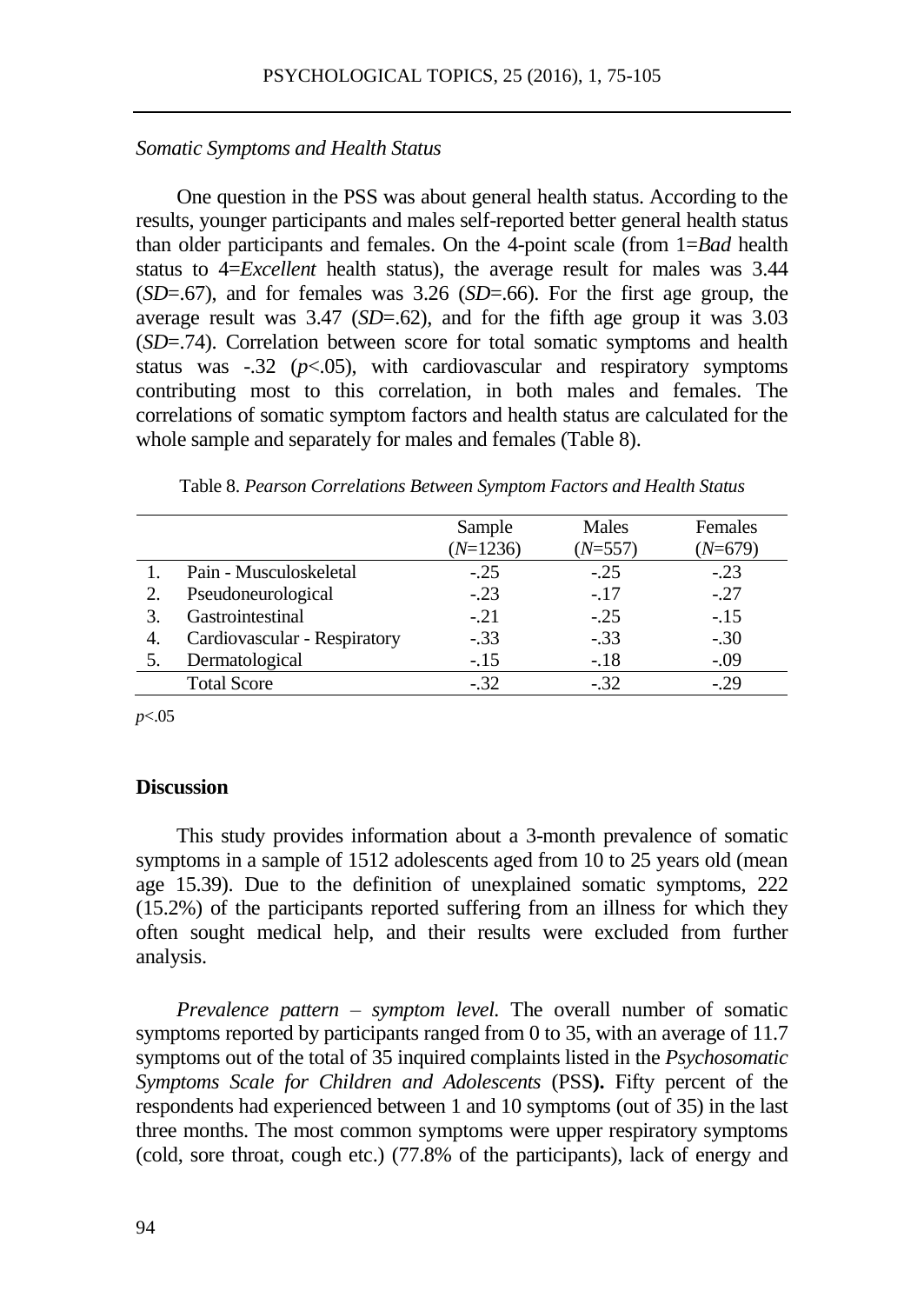fatigue (77.1%), headaches (70.7%), back pain (57.5%), nausea (56.5%) and heart beating too fast (54.7%). These findings are in line with some other research results in the field. For example, in the research of Romero-Acosta et al. (2013), 37.6% of children and adolescents reported at least one symptom. Between 40 and 75% of children and adolescents experience headaches at least monthly, and 10–43% complain of frequent abdominal pains. Back pain prevalence that lasted for at least 1 month was 24%, and it is often related to lifestyle influences on postural habits (e.g. slouching), load-bearing on the back (e.g. school bags) or engagement in sedentary activity (e.g. computer use) (Clinch & Eccleston, 2009). Strine et al. (2006) reported headaches in about 10.6% of children aged 5 to 15 years old and 28% of adolescents between the ages of 15 and 19. In general, headaches are most prevalent (10–30% or even more, up to 70%), followed by abdominal pains (10–20%), pains in muscles and joints (5–20%), pain in the chest (7–15%), fatigue (30–50%), etc. (Garber, 1998; Egger, Angold, & Costello, 1998; Egger, Costello, Erkanli, & Angold, 1999; Santalahti et al., 2005).

Analysis at the symptom level is very important in the clinical setting, and especially in accordance with the changes in the approach to the somatization issues in the DSM-5. It was found that total somatic symptom score is a good predictor of health status and healthcare use, and it was an even better predictor over the effects of anxiety, depression and general medical illness (Tomenson et al., 2013).

*Prevalence pattern – cluster level.* Besides the interpretation at the singlesymptom level, the results of the PSS questionnaire can be interpreted on three additional cluster levels.

The first level is that of clinical clusters that include certain somatic syndromes and diseases that are usually stress-related, such as chronic fatigue syndrome, exhaustion disorder, recurrent abdominal pain, musculoskeletal pain syndrome, illness anxiety disorder, etc. For example, the most common symptoms of chronic fatigue syndrome were lacking energy, needing rest, multiple joint pain and unrefreshing sleep (Afari & Buchwald, 2003; Farmer, Fowler, Scourfield, & Thapar, 2004); symptoms of recurrent abdominal pain (RAP), besides abdominal pain episodes, includes a variety of symptoms such as nausea, vomiting, headaches and pain in the joints (Scharff, 1997); exhaustion disorder consists of a number of somatic symptoms that also appear on the PSS list of symptoms, such as complaints of impaired memory, emotional instability and irritability, insomnia or hypersomnia, physical weakness or fatigue, muscular pain, chest pain, palpitations, gastrointestinal problems, vertigo, increased sensitivity to sounds (Glise et al., 2014). A specific symptom constellations for the syndromes mentioned above could be derived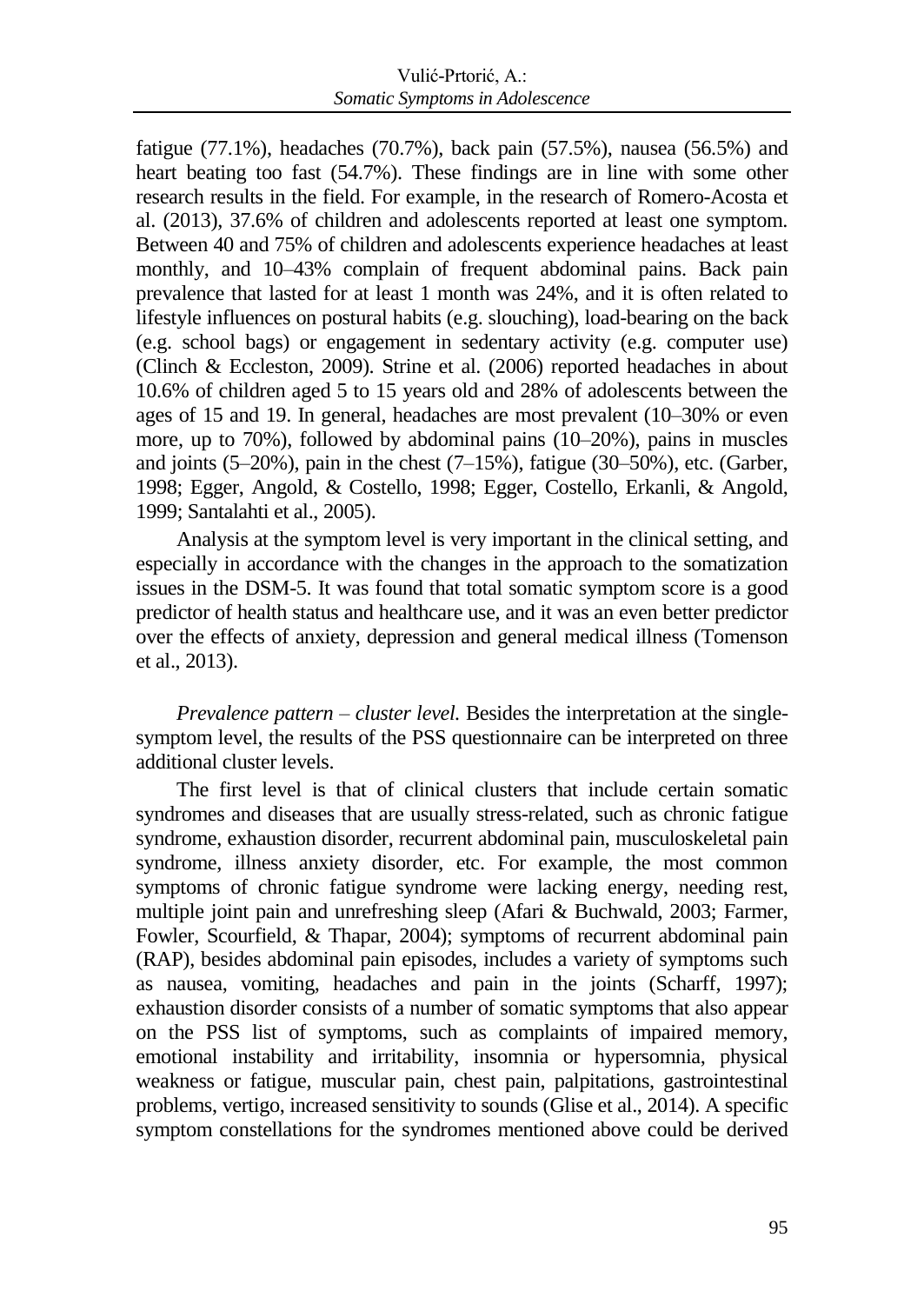from the PSS list of symptoms. This level is very useful in the clinical setting, especially in differential diagnostic procedures.

The second level is that of PSS items that describe seven groups of symptoms originating from body organ systems: cardiovascular, respiratory, muscular, gastrointestinal, dermatological, pseudoneurological, and pain/weakness. In some cases, the five groups of symptoms derived through factor analysis would not be appropriate, and the user will need to analyse the symptoms that are connected with a specific organ area. The PSS manual offers this possibility as well (Vulić-Prtorić, 2016).

The third level at which interpretation could be performed is that of clusters of symptoms yielded through factor analysis. In this study, factor analysis on the PSS data yielded five factors with *eigenvalues greater than 1*, which accounted for 39.18% of the variance: cardiovascular-respiratory, painmusculoskeletal, pseudoneurological, gastrointestinal and dermatological (Table 4). Factor analysis yielded factors that have been reported in previous research, describing factors that correspond to the symptom clusters described in DSM-4, usually syndromes such as pain/weakness, gastrointestinal and pseudoneurological symptoms (Meesters et al., 2003). Each factor had a Cronbach's alpha between .47 and .76, indicating that, except for the dermatological factor, the internal consistency of the PSS scale was good (Table 5). A higher association between PSS total score and somatic symptom factors was found for the cardiovascular and respiratory group of symptoms. This factor consists of 11 symptoms, mostly those connected with stress reactions (bloated stomach, pain in the chest, lump in the throat, etc.). In both females and males, higher intercorrelations between factors were found for the cardiovascular-respiratory and pseudoneurological factors of symptoms (*r*males=.66 and *r*females=.56) (Tables 6 and 7).

*Gender differences in somatic symptoms and cluster prevalence.* This study showed that, in a three-month period, female adolescents experienced more symptoms than male adolescents, this being in line with other studies in the field. At the *total score level* we found significant differences between females and males in 24 symptoms, of the 35 symptoms listed in the PSS, with only one (pain in the joints) being more prevalent in males (Table 2). Additionally, correlations between gender and total symptom number were positive and significant  $(r=.22; p<.05)$ .

Statistically significant gender differences were also found at the level of somatic symptom factors, with females reporting higher scores in all cases. The highest differences are for the group of cardiovascular-respiratory and dermatological factors, followed by gastrointestinal, pain-musculoskeletal and pseudoneurological. In both sexes, the musculoskeletal group of symptoms has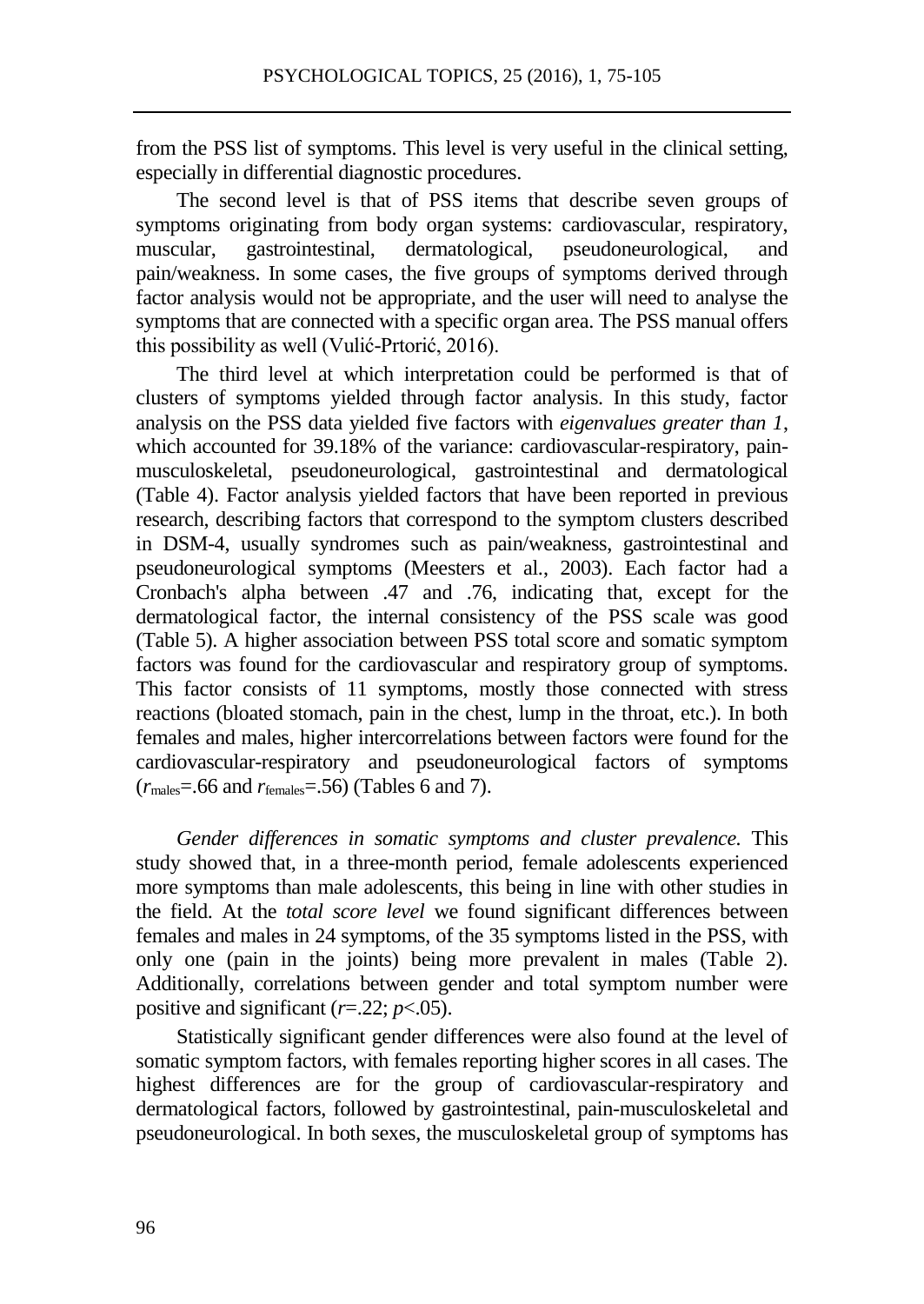the highest prevalence, and the pseudoneurological group of symptoms has the lowest. This finding was expected, because the diseases that include musculoskeletal symptoms are also highly prevalent in the adolescent population, while pseudoneurological problems are amongst the less expected because they are not often diagnosed in primary care.

Theories that account for gender differences include physiological, sociocultural and psychological explanations (Beck, 2008; Kroenke & Spitzer, 1998). According to physiological theories, gender differences are due to pubertal maturity, which in turn provokes physiological, psychological and cognitive changes. Findings that females tended to report more somatic symptoms, specifically pseudoneurological, cardiovascular and dermatological symptoms (see Garber, 1998, for a review of the literature), were interpreted in the context of puberty onset and menarche in females, and after that period the number of somatic complaints is on the increase. Additionally, for some somatic symptoms, gender differences are expected because these symptoms are part of the clinical manifestations of specific clinical clusters, i.e. psychopathological or physical disorders. For example, gender difference in chest pain or abdominal pains was expected because coronary artery diseases are more prevalent in adult men, and upper gastrointestinal symptoms such as nausea, indigestion and gas, as well as irritable bowel syndrome, are more prevalent in females. The same holds regarding stress-related symptoms, such as heart beating too fast and breathing difficulties, which are somatic symptoms in anxiety disorders, which are more prevalent in females.

Psychological interpretations of gender differences are mostly associated with symptom reporting, with females being generally more attentive to their well-being and more sensitive in perceiving and reporting symptoms of illness **(**Bardel, Wallander, Wedel, & Svärdsudd, 2009; Tibblin et al., 1990). In *Symptom perception theory* Pennebaker (1982, 2000) sees the source of these differences as related to differences in symptom perception, with females having more social influences and expectations in reporting symptoms, and being more prone to internalize their psychosocial problems, than males. Females are more oriented towards external environmental clues (i.e. stressful life events) and males to internal physiological clues. Recent studies on Croatian samples have revealed psychosocial factors that differently relate to the adolescents' level of somatization tendencies (Vulić-Prtorić & Cifrek-Kolarić, 2012). In a sample of boys, the correlations between somatization and stressful life events were not significant for any of the stressful life events examined. In contrast, high correlations between somatization and stressful life events, especially for the social, family and school domains, were observed among girls.

Sociocultural theories explain gender differences by the permission for greater expression of emotions and complaints for females and, consequently,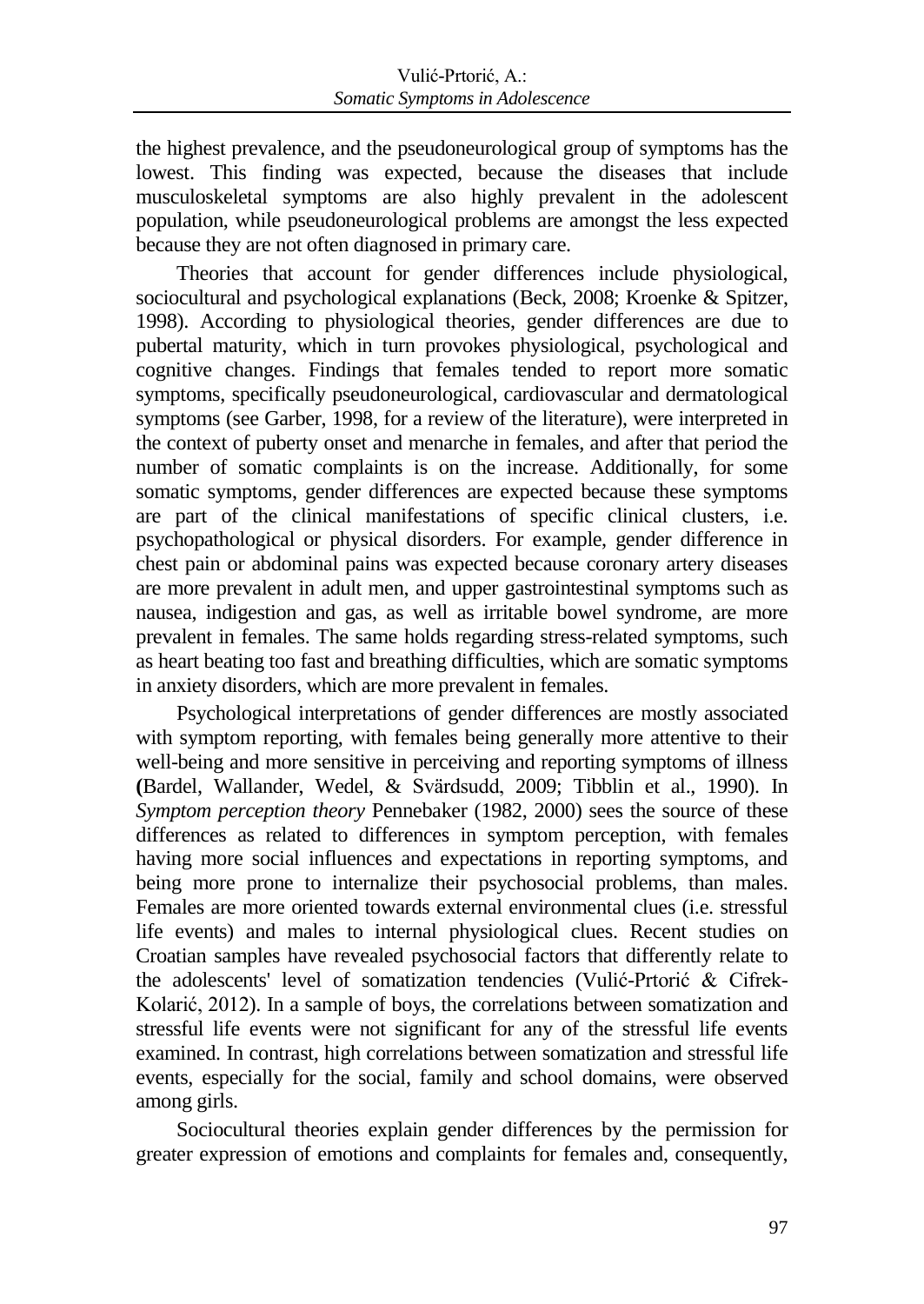easier seeking of medical care. But the results of some research show that, besides anxiety and depressive disorders, gender has a very strong independent effect (Kroenke & Spitzer, 1998) and that the threshold for seeking medical care was unlikely to explain the gender differences in symptom reporting. Results in this study also suggest that symptom reporting in females is not merely an artefact of higher healthcare utilization. In our sample of participants, 30% were seeking health care for their somatic difficulties, and 43% of them were males and 57% were females (the difference being not significant,  $p<0$ 1). So this is unlikely to explain gender differences in symptom reporting by the tendency to seek for medical care.

*Age differences in symptom- and cluster-level prevalence of somatic symptoms.* With regard to age, a small but significant positive association was found between age and total symptom number  $(r=13; p<0.05)$ , indicating that somatic complaints increased as adolescents became older. That is in line with the general finding in almost all studies of a higher mean level of somatic symptoms over time. The results presented in Figure 2 also indicate that there is a peak age for total symptom prevalence, and it is about 15-16 years. The same finding was made in some other research. Hetland, Torsheim, & Aaro (2002) found that the peak age for somatic complaints is 15 years for females, while there is no peak age for males. According to Romero-Acosta et al. (2013), somatic symptoms are more prevalent during adolescence than childhood, with headaches and stomach ache more frequently reported by females than by males, and with differences that start at the age of 13 and stop at the age of 15 years. Wiklund et al. (2012), in large Swedish samples, found that perceived stress and psychosomatic health problems peak in adolescent girls at 16–18 years of age. In this age group, 37% of the girls and 22% of the boys considered themselves to be "very often" stressed. But, besides the number of symptoms, in some cases it is more important to follow the changes in the pattern of symptom presentation across age.

In this study, four prevalence patterns across the five age groups were observed: increasing, decreasing, curvilinear and stable (Table 3). In singlesymptom prevalence, 12 symptoms in males and 15 symptoms in females show different prevalence patterns across age groups. An increasing pattern was found for four symptoms in both males and females: back pain, lack of energy, a lump in the throat, and bloated stomach. A decreasing pattern was not observed in males, and in females it was observed for only two symptoms. A curvilinear pattern is presented in two ways: ups and downs across age, or an inverted U pattern, i.e. increasing in younger pupils with a peak in the middle age group, and then decreasing in older groups (such as symptoms of pain in the chest and food intolerance in males or muscle weakness in females). Seventeen of the total of 35 symptoms have a stable pattern across age.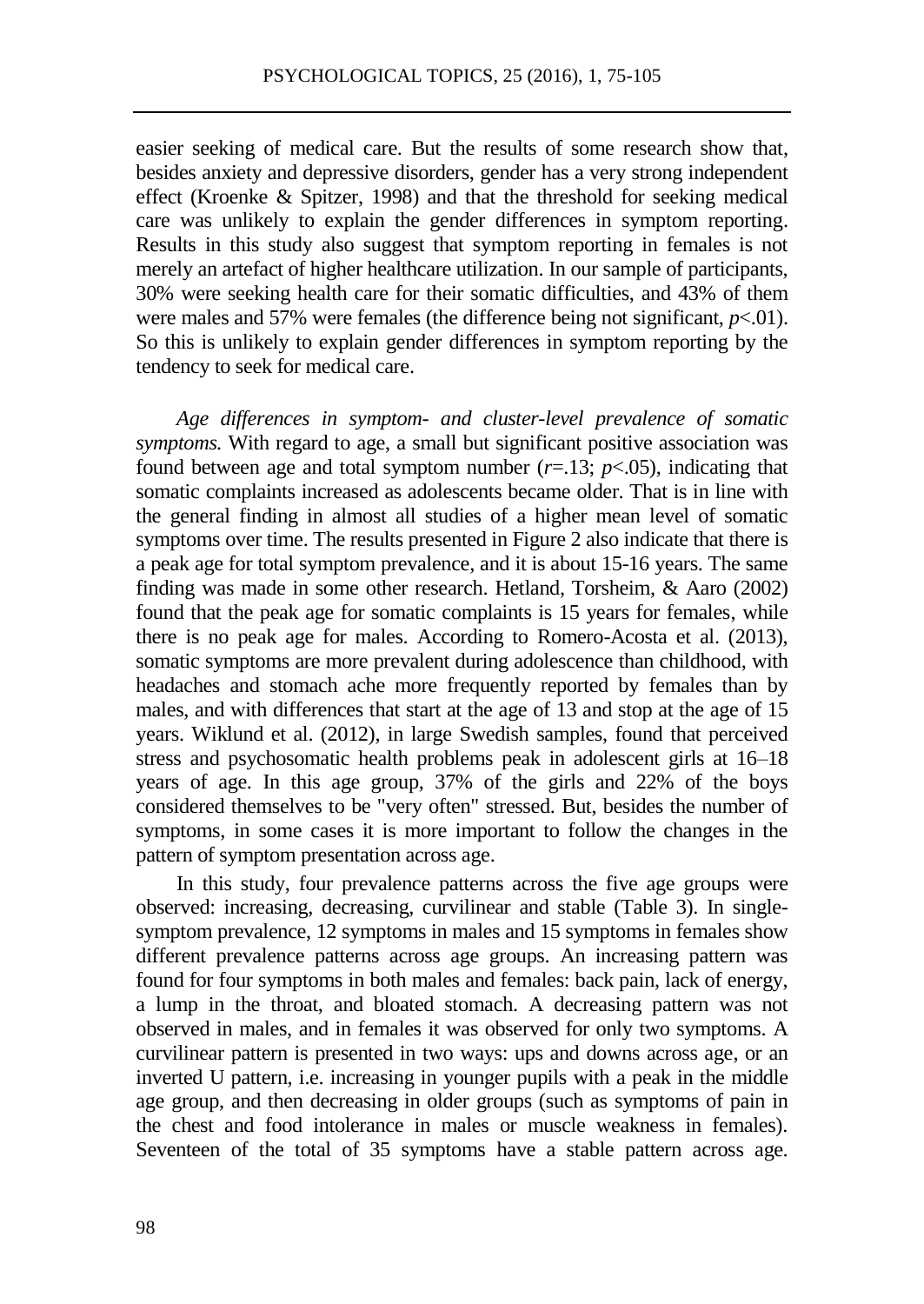Although this study is cross-sectional, and it is not permissible to describe actual change as a function of age, the results indicate the stability of some somatic reactions in different stages of development. A detailed review of these symptoms indicated their diversity. They originate from different organ areas, and they belong to different clusters yielded in factor analysis. This finding is very important, because it was found that adolescents who report diffuse symptoms from different symptom clusters need our special attention. They are more likely to suffer fatigue, poor sleep pattern and extremely low mood. In contrast to adults, a low mood in adolescents is reactive to a pain-associated disability rather than a primary depression (according to Clinch & Eccleston, 2009).

In the distribution of factor prevalence through the five age groups, few specific patterns were observed: in both males and females, a stable factor pattern was found for the musculoskeletal group of symptoms. It appears that these symptoms are very common in all age groups during adolescence. Describing musculoskeletal pain syndrome, Clinch and Eccleston (2009) indicated that about 83% of school-aged children experienced an episode of pain in a three-month period, with musculoskeletal pains accounting for 64% of all pains that were reported. The peak age for the incidence of chronic musculoskeletal pain is 14 years.

A stable age-specific factor pattern was also observed for the pseudoneurological factor in females, and the gastrological and cardiorespiratory factors in males. Other factors prevalence, e.g. the gastrointestinal and cardiovascular-respiratory factors in females and the pseudoneurological in males, distributed in curvilinear shape (Figures 4 and 5). There is an interesting finding for the dermatological factor, which demonstrated a similar pattern in males and females, a kind of inverted U pattern, increasing from younger participants, having a peak at some point and then decreasing in older ages. But the peak for females was at the age of 13–14 years old, and for males it was at the age of 17–18 years old.

Specific symptom patterns were found from childhood to adulthood. For example, it was found that about 25%–50% of adults with recurrent abdominal pain had the same symptoms during childhood (Walker, Garber, & Greene, 1994). Abdominal cramps and vomiting are not uncommon among preschoolers in situations of psychological tension; recurring abdominal pain is most common at the age of 9 years, and headaches at the age of 12 years (Garber, 1998). However, until puberty, and especially before the beginning of menstrual problems in young girls, these symptoms rarely meet the criteria for somatization, as described for adults. Klemenc-Ketiš et al. (2013) reported sleeping problems, hearing problems and joint and leg pain increasing with age, general fatigue, headache and nausea decreasing with age, sweating and impaired concentration having a curvilinear pattern with a peak at some age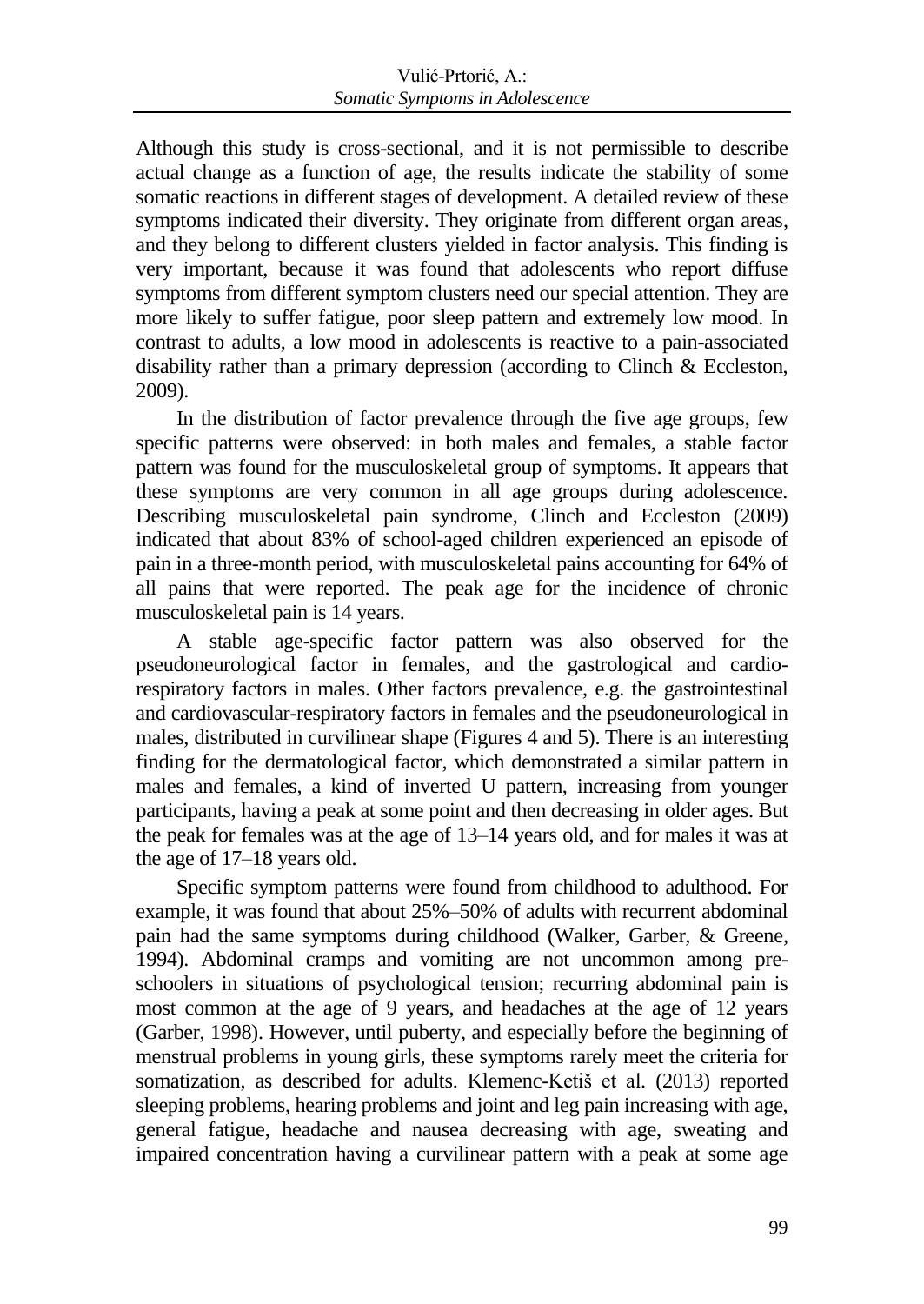point, and a pattern stable across age was observed for symptoms such as coughing, breathlessness, diarrhoea, chest pain, constipation, poor appetite and nervousness.

#### **Conclusions**

This study provides information about the 3-month prevalence of somatic symptoms in a sample of 1512 adolescents aged from 10 to 25 years old (mean age 15.39). Of the participants, 222 (15.2%) reported suffering from an illness for which they often seek medical help, and their results were excluded from further analysis.

The overall number of somatic symptoms reported by participants ranged from 0 to 35, with an average of 11.7 symptoms out of the total of 35 inquired complaints listed in the *Psychosomatic Symptoms Scale for Children and Adolescents* (*PSS*). Fifty percent of the respondents had experienced between 1 and 10 symptoms (out of 35) in the last three months. The most common symptoms were upper respiratory symptoms (cold, sore throat, cough etc.) (77.8% of the participants), lack of energy and fatigue (77.1%), headaches (70.7%), back pain (57.5%), nausea (56.5%) and heart beating too fast (54.7%).

Regarding gender, somatic symptoms are reported more by females than by males. Of the 35 symptoms listed in the PSS, we found significant differences between females and males in 24 symptoms, with only one (pain in the joints) more prevalent in males (Table 2). Additionally, correlations between gender and total symptom number were positive and significant  $(r=.22; p<.05)$ .

Regarding age, a small but significant positive association was found between age and total symptom number  $(r=13; p<0.05)$  indicating that somatic complaints increased as adolescents became older. Four age distribution patterns were observed: increasing, decreasing, curvilinear and stable. Generally, 12 symptoms in males and 15 symptoms in females show different prevalence patterns across the five age groups. Four symptoms show the same increasing prevalence in males and females: back pain, lack of energy, a lump in the throat and bloated stomach. A decreasing pattern was not observed in the symptom prevalence of males, and in females it was observed for only two symptoms. A curvilinear pattern was usually presented in two ways: ups and downs across age, or an inverted U pattern, i.e. increasing in younger pupils with a peak in the middle age group, and then decreasing in older groups (such as symptoms of pain in the chest and food intolerance in males, or muscle weakness in females).

The results are important for improving, recognizing and understanding the self-perception of somatic symptoms across gender and age groups.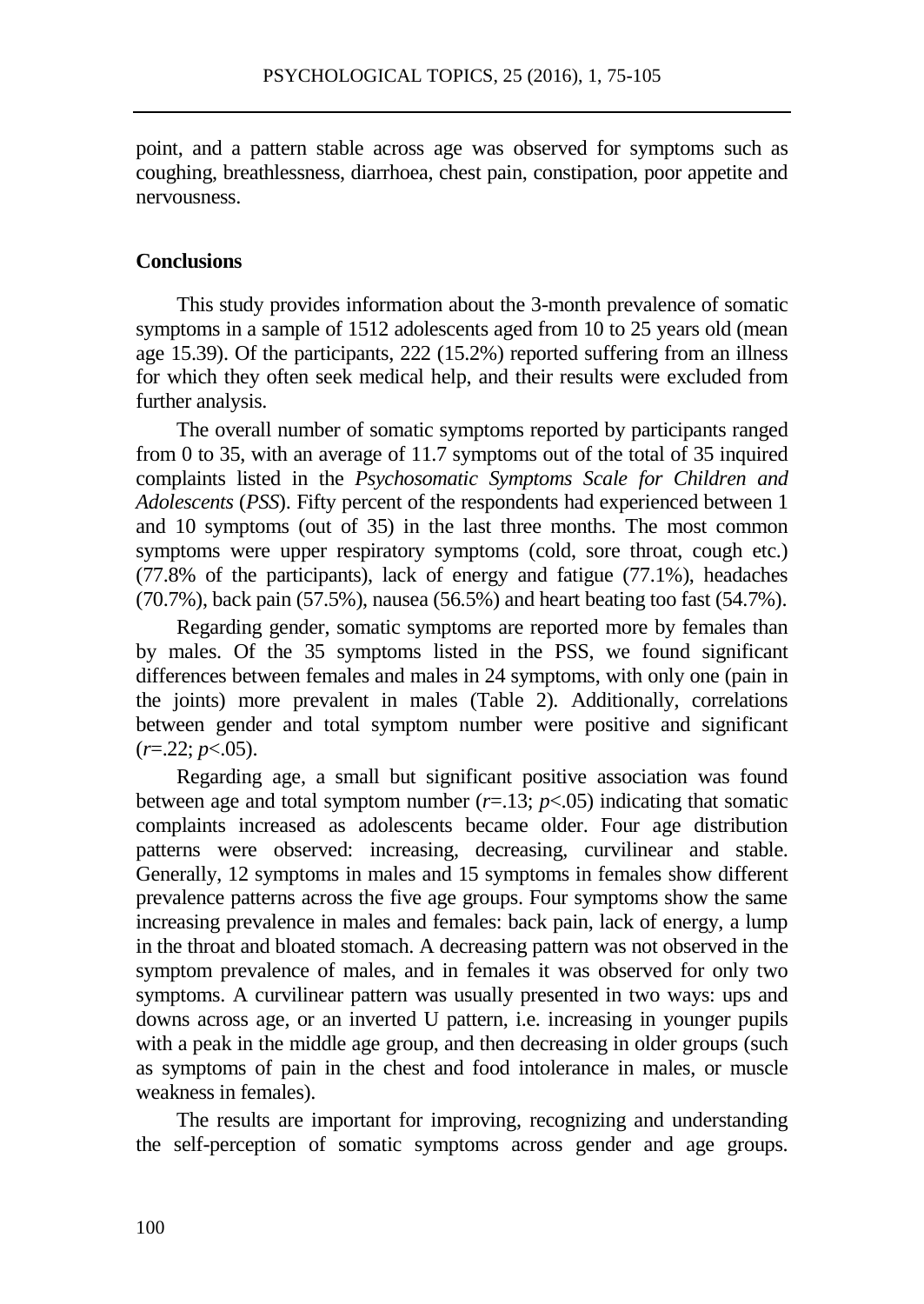Moreover, the study findings provide some support for separate pathways of somatic symptoms in males and females, with the necessity of being aware of the different outcomes of analyses of these pathways at the level of total number of symptoms, or at the single-symptom level, or at the level of a particular constellation of symptoms, i.e. the cluster level.

#### **References**

- Afari, N., & Buchwald, D. (2003). Chronic fatigue syndrome: A review. *American Journal of Psychiatry, 160,* 221-236.
- American Psychiatric Association APA (2013). *Diagnostic and statistical manual of mental disorders DSM-5*. Washington, DC: APA.
- Andrasik, F., Powers, S.W., & McGrath, P.J. (2005). Methodological considerations in research with special populations: Children and adolescents. *Headache, 45,* 520- 525.
- Bardel, A., Wallander, M.A., Wedel, H., & Svärdsudd, K. (2009). Age-specific symptom prevalence in women 35-64 years old: A population-based study. *BMC Public Health, 9*, 37.
- Beck, J.E. (2008). A developmental perspective on functional somatic symptoms. *Journal of Pediatric Psychology, 33,* 547-562.
- Clinch, J., & Eccleston, C. (2009). Chronic musculoskeletal pain in children: Assessment and management. *Rheumatology, 48*, 466-474.
- Creed, F.H., Davies, I., Jackson, J., Littlewood, A., Chew-Graham, C., Tomenson, B., Macfarlane, G., Barsky, A., Katon, W., & McBeth, J. (2012). The epidemiology of multiple somatic symptoms. *Journal of Psychosomatic Research, 72,* 311-317.
- Danielsson, M., Heimerson, I., Lundberg, U., Perski A., Stefansson, C.G., & Akerstedt, T. (2012). Psychosocial stress and health problems. *Scandinavian Journal of Public Health, 0,* 1-14*.*
- Egger, H.L., Angold, A., & Costello, E.J. (1998). Headaches and psychopathology in children and adolescents. *Journal of the American Academy of Child and Adolescent Psychiatry*, *37*, 951-958.
- Egger, H.L., Costello, E.J., Erkanli, A., & Angold, A. (1999). Somatic complaints and psychopathology in children and adolescents: Stomach aches, musculoskeletal pains and headaches. *Journal of the American Academy of Child and Adolescent Psychiatry*, *37*, 852-860.
- Eisman, H.D., Fogel, J., Lazarovich, R., & Pustilnik, I. (2007). Empirical testing of an algorithm for defining somatization in children. *Journal of the Canadian Academy of Child and Adolescent Psychiatry, 16*(3), 124-131.
- Farmer, A., Fowler, T., Scourfield, J., & Thapar, A. (2004). Prevalence of chronic disabling fatigue in children and adolescents. *British Journal of Psychiatry, 184*, 477-481.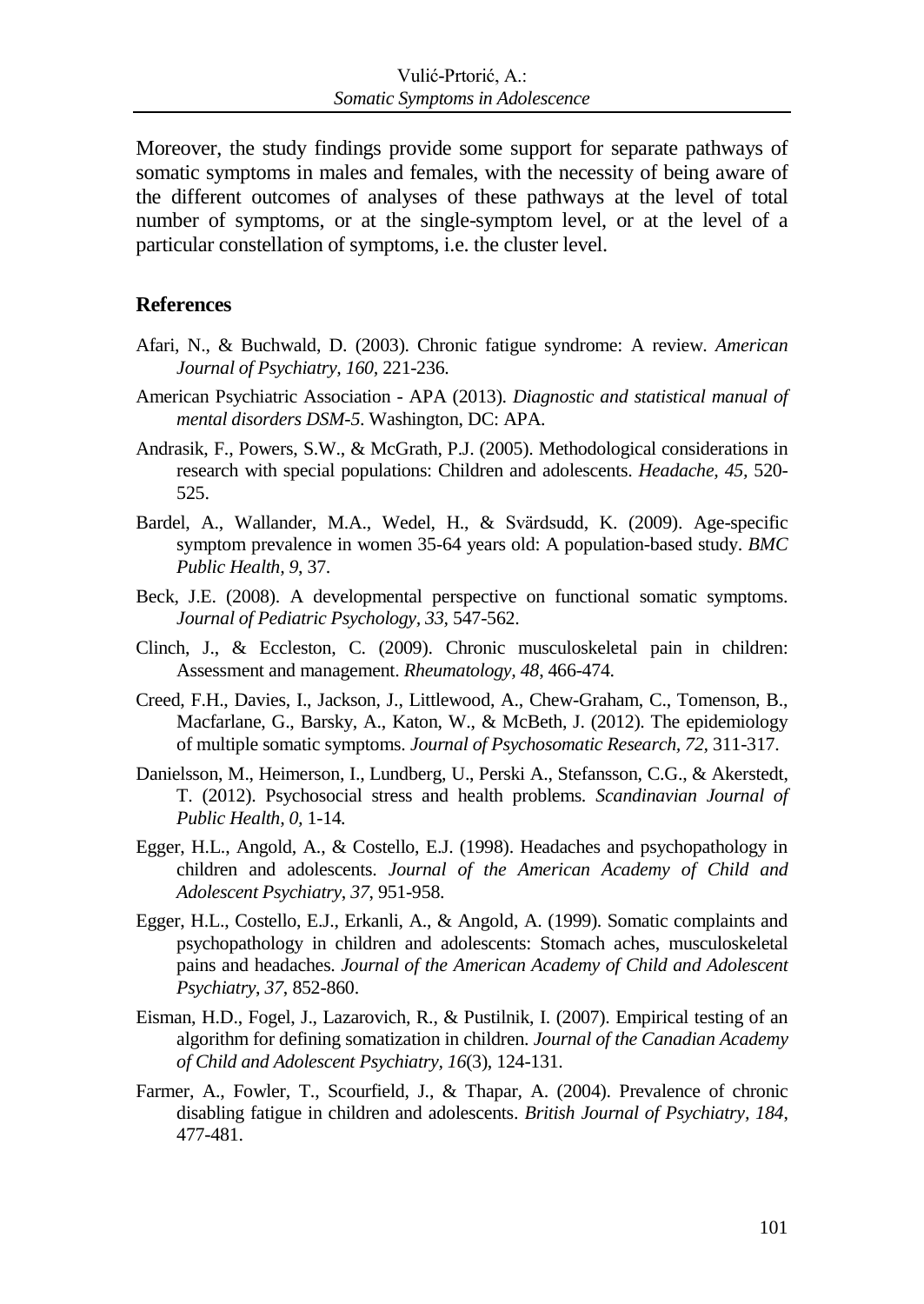- Garber, J. (1998). *Somatoform disorders in childhood and adolescence. Comprehensive clinical psychology.* New York: Elsevier Science Ltd.
- Glise, K., Ahlborg, G., & Jonasdottir, I.H. (2014). Prevalence and course of somatic symptoms in patients with stress-related exhaustion: Does sex or age matter?. *BMC Psychiatry, 14,* 118*.*
- Hetland, J., Torsheim, T., & Aaro, L.E. (2002). Subjective health complaints in adolescence: Dimensional structure and variation across gender and age. *Scandinavian Journal of Public Health, 30,* 223-230*.*
- [Hunfeld,](http://www.ncbi.nlm.nih.gov/pubmed/?term=Hunfeld%20JA%5BAuthor%5D&cauthor=true&cauthor_uid=11259516) J.A., [Perquin,](http://www.ncbi.nlm.nih.gov/pubmed/?term=Perquin%20CW%5BAuthor%5D&cauthor=true&cauthor_uid=11259516) C.W., [Duivenvoorden,](http://www.ncbi.nlm.nih.gov/pubmed/?term=Duivenvoorden%20HJ%5BAuthor%5D&cauthor=true&cauthor_uid=11259516) H.J., [Hazebroek-Kampschreur,](http://www.ncbi.nlm.nih.gov/pubmed/?term=Hazebroek-Kampschreur%20AA%5BAuthor%5D&cauthor=true&cauthor_uid=11259516) A.A., [Passchier,](http://www.ncbi.nlm.nih.gov/pubmed/?term=Passchier%20J%5BAuthor%5D&cauthor=true&cauthor_uid=11259516) J., [van Suijlekom-Smit,](http://www.ncbi.nlm.nih.gov/pubmed/?term=van%20Suijlekom-Smit%20LW%5BAuthor%5D&cauthor=true&cauthor_uid=11259516) L.W., & van der Wouden, J.C. (2001). Chronic pain and its impact on quality of life in adolescents and their families. *Journal of Pediatric Psychology, 26,* 145-153*.*
- Kallivayalil, R.A., & Punnoose, V.P. (2010). Understanding and managing somatoform disorders: Making sense of non-sense. *Indian Journal of Psychiatry, 52,* S240- S245.
- Klemenc-Ketiš, Z., Krizmarić, M., & Kersnik, J. (2013). Age- and gender-specific prevalence of self-reported symptoms in adults. *Central European Journal of Public Health, 21*, 160-164*.*
- Kroenke, K., & Spitzer, R.L. (1998). Gender differences in the reporting of physical and somatoform symptoms. *Psychosomatic Medicine, 60,* 150-155*.*
- Luntamo, T., Sourander, A., Santalahti, P., Aromaa, M., & Helenius, H. (2012). Prevalence changes of pain, sleep problems and fatigue among 8-year-old children: Years 1989, 1999 and 2005. *Journal of Pediatric Psychology, 37,* 307- 318*.*
- Meesters, C., Muris, P., Ghys, A., Reumerman, T., & Rooijmans, M. (2003). The Children's Somatization Inventory: Further evidence for its reliability and validity in a pediatric and a community sample of Dutch children and adolescents. *Journal of Pediatric Psychology, 28,* 413-422*.*
- Nettleton, S. (2006). "I just want permission to be ill": Towards a sociology of medically unexplained symptoms. *Social Science & Medicine, 62,* 1167-1178*.*
- Pennebaker, J.W. (1982). *The psychology of physical symptoms*. New York: Springer-Verlag.
- Pennebaker, J.W. (2000). Psychological factors influencing the reporting of physical symptoms. In A.A. Stone, J.S. Turkkan, C.A. Bachrach, J.B. Jobe, H.S. Kurtzman, & V.S. Cain (Eds.), *The science of self-report. Implications for research and practice* (pp. 299-315)*.* London-New Jersey: Lawrence Erlbaum Associates.
- Petersen, S., Bergstrom, E., & Brulin, C. (2003). High prevalence of tiredness and pain in young schoolchildren. *Scandinavian Journal of Public Health, 31,* 367-374.
- Pustilnik, I., Eisman, H.D., Price, R., & Fogel, J. (2006). An algorithm for defining somatization in children. *Journal of the Canadian Academy of Child and Adolescent Psychiatry, 15,* 64-74.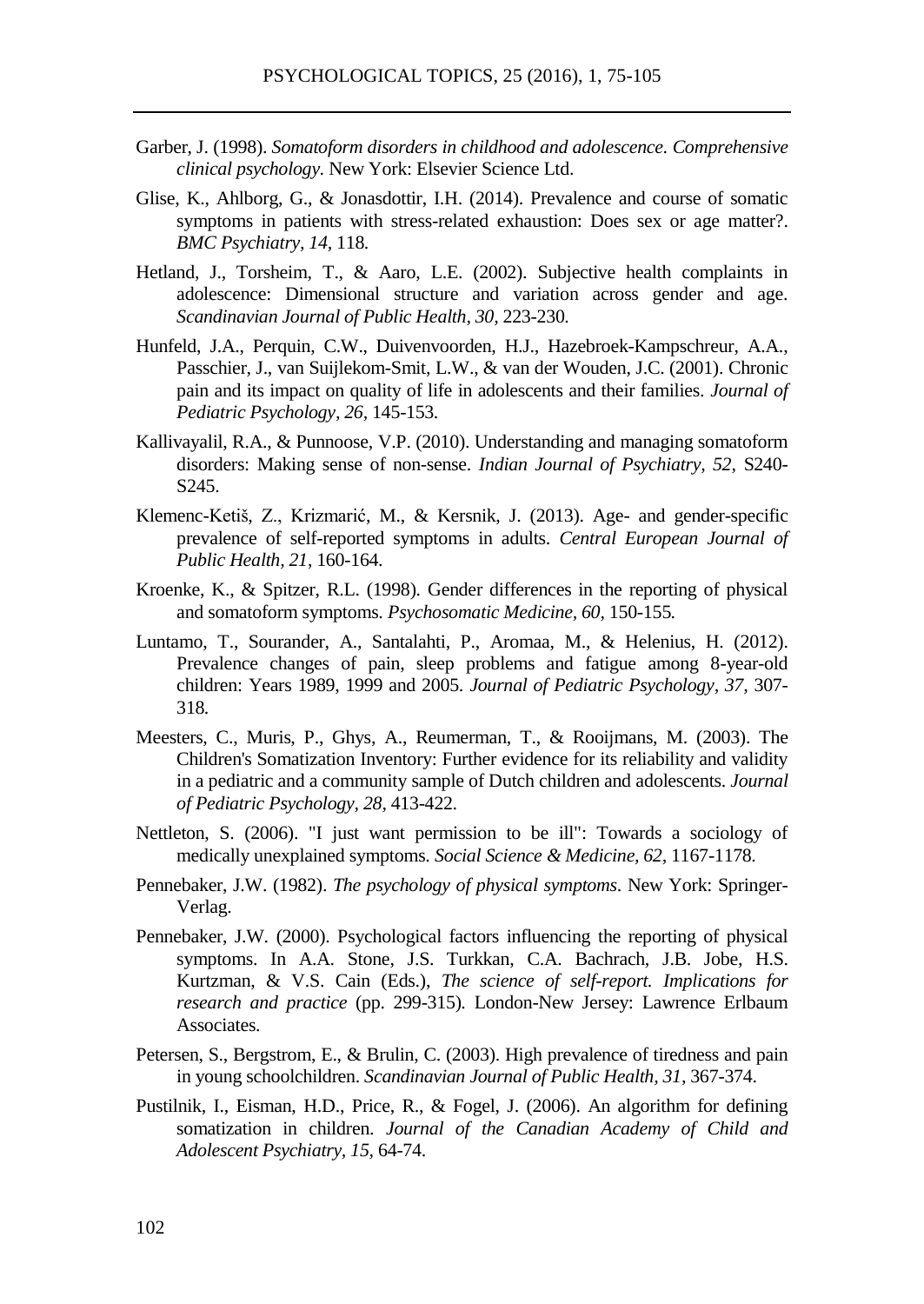- Romero-Acosta, K., Canals, J., Hernandez-Martinez, C., Penelo, E., Cosmina Zolog, T., & Domenech-Llaberia, E. (2013). Age and gender differences of somatic symptoms in children and adolescents. *Journal of Mental Health, 22*, 33-41*.*
- Rosmalen, G.G.M., Tak, L.M., & de Jonge, P. (2011). Empirical foundations for the diagnosis of somatization: Implications for DSM-5. *Psychological Medicine, 41*, 1133-1142.
- Salmela-Aro, K., & Tynkkynen, L. (2012). Gendered pathways in school burnout among adolescents. *Journal of Adolescence*, *35*(4), 929-939.
- Santalahti, P., Aromaa, M., Sourander, A., Helenius, H., & Piha, J. (2005). Have there been changes in children's psychosomatic symptoms? A 10-year comparison from Finland. *Pediatrics, 115*, 434-442.
- Schraff, L. (1997). Recurrent abdominal pain in children: A review of psychological factors and treatment. *Clinical Psychology Review*, *17*, 145-166.
- Steinbrecher, N., Koerber, S., Frieser, D., & Hiller, W. (2011). The prevalence of medically unexplained symptoms in primary care. *Psychosomatics, 52*, 263-271.
- Strine, T.W., Okoro, C.A., McGuire, L.C., & Balluz, L.S. (2006). The association among childhood headaches, emotional and behavioural difficulties, and health care use. *Pediatrics, 117*, 1728.
- Tibblin, G., Bengtsson, C., Furunes, B., & Lapidus, L. (1990) Symptom by age and sex. *Scandinavian Journal of Primary Health Care, 8*, 9-17*.*
- Tomenson, B., Essau, C., Jacobi, F., Ladwig, K.H., Leiknes, K.A., Lieb, R., Meinlschmidt, G., McBeth, J., Rosmalen, J., Rief, W., Sumathipala, A., & Creed F. (2013). Total somatic symptom score as a predictor of health outcome in somatic symptom disorders. *British Journal of Psychiatry, 203*, 373-380*.*
- [Vila,](http://www.ncbi.nlm.nih.gov/pubmed/?term=Vila%20M%5BAuthor%5D&cauthor=true&cauthor_uid=19223276) M., [Kramer,](http://www.ncbi.nlm.nih.gov/pubmed/?term=Kramer%20T%5BAuthor%5D&cauthor=true&cauthor_uid=19223276) T., [Hickey,](http://www.ncbi.nlm.nih.gov/pubmed/?term=Hickey%20N%5BAuthor%5D&cauthor=true&cauthor_uid=19223276) N., [Dattani,](http://www.ncbi.nlm.nih.gov/pubmed/?term=Dattani%20M%5BAuthor%5D&cauthor=true&cauthor_uid=19223276) M., [Jefferis,](http://www.ncbi.nlm.nih.gov/pubmed/?term=Jefferis%20H%5BAuthor%5D&cauthor=true&cauthor_uid=19223276) H., [Singh,](http://www.ncbi.nlm.nih.gov/pubmed/?term=Singh%20M%5BAuthor%5D&cauthor=true&cauthor_uid=19223276) M., & [Garralda,](http://www.ncbi.nlm.nih.gov/pubmed/?term=Garralda%20ME%5BAuthor%5D&cauthor=true&cauthor_uid=19223276) M.E. (2009). Assessment of somatic symptoms in British secondary school children using the Children's Somatization Inventory (CSI). *Journal of Pediatric Psychology, 34*(9), 989-998.
- Vulić-Prtorić, A. (2005). The Psychosomatic Symptoms Scale for children and adolescents. *Contemporary Psychology*, *8*(2), 211-227.
- Vulić-Prtorić, A. (2016). *Manual for the Psychosomatic Symptoms Scale for Children and Adolescents (PSS).* University of Zadar: Department of Psychology.
- Vulić-Prtorić, A., & Cifrek-Kolarić, M. (2012). *Child and adolescent clinical psychology: Research review.* Saarbrucken, Deutschland: LAP LAMBERT Academic Publishing.
- Walker, L.S., Garber, J., & Greene, J.W. (1994). Somatic complaints in patients: A prospective study of the role of negative life events, child social and academic competence, and parental somatic symptoms. *Journal of Consulting and Clinical Psychology*, *6*, 1213-1221.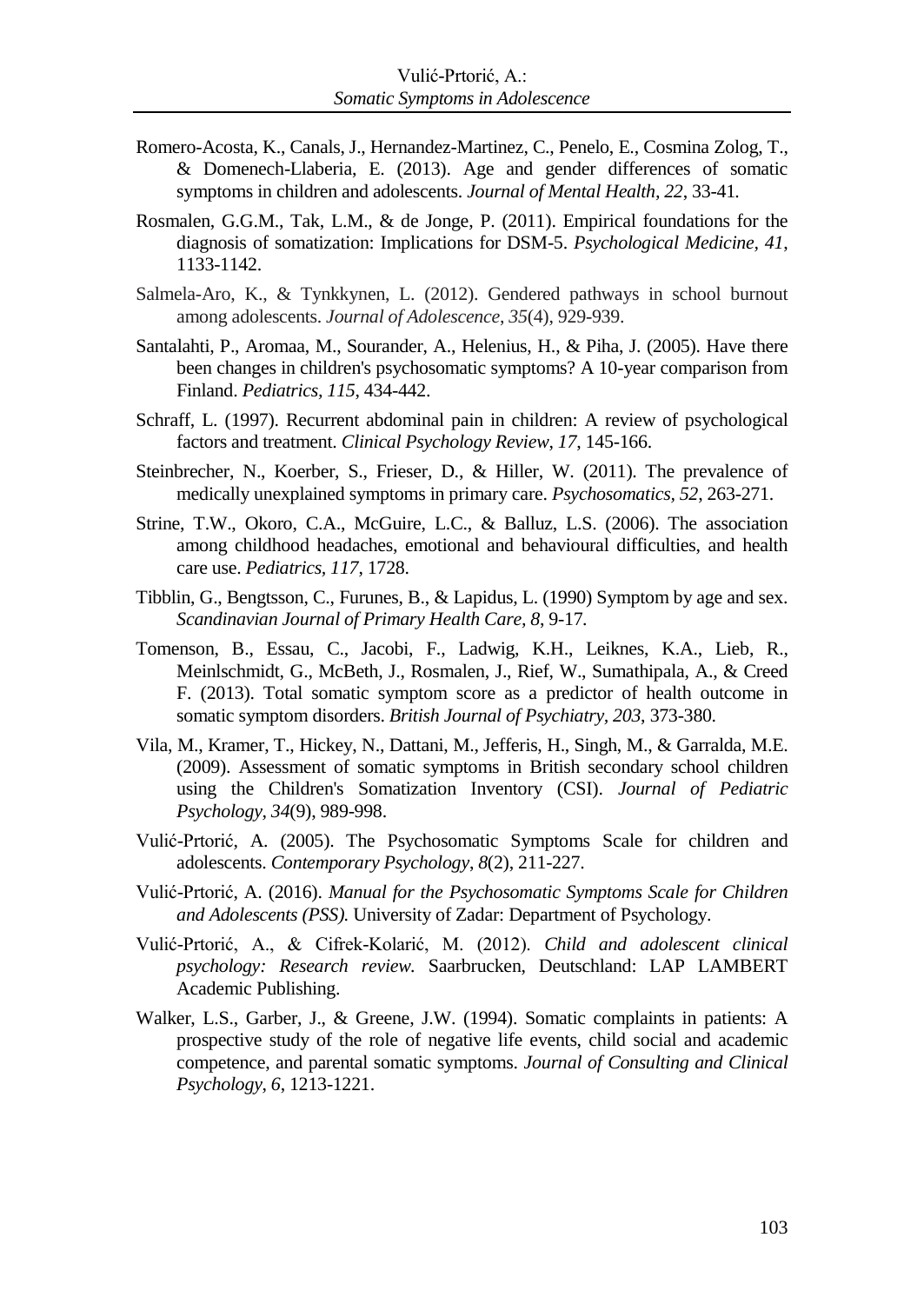- Wiklund, M., Malmgren-Olsson, E.B., Ohman, A., Bergstrom E., & Fjellman-Wiklund, A. (2012). Subjective health complaints in older adolescents are related to perceived stress, anxiety and gender – a cross-sectional school study in Northern Sweden. *BMC Public Health, 12*, 993*.*
- Zijlema, W.L., Stolk, R.P., Lowe, B., Rief, W., White, P.D., & Rosmalen, J.G.M. (2013). How to assess common somatic symptoms in large-scale studies: A systematic review of questionnaires. *Journal of Psychosomatic Research, 74*, 459- 468*.*

# **Molestias somáticas en adolescencia: Patrones prevalecientes por grupos de sexo y edad**

#### **Resumen**

El objetivo de este estudio fue determinar la prevalencia por grupos de edad y sexo, al nivel sintomático y de clúster, de síntomas somáticos en la muestra de 1512 participantes (52.7% mujeres) de 10 a 25 años.

Para medir los síntomas somáticos se usó el Cuestionario de síntomas psicosomáticos (CSPS), una escala de 35 ítems que examina unos 35 síntomas somáticos y sensaciones en los últimos 3 meses. CSPS demuestra una consistencia interna aceptable (alfa de Cronbach = .89) y el análisis factorial dio 5 factores significativos: dolor músculo-esquelético, pseudoneurological, gastrointestinal, cardiovascular-respiratorio y dermatológico. Los síntomas más presentados fueron los síntomas respiratorios superiores, falta de energía y fatiga, dolor de cabeza y espalda. Diferencias por grupo de sexo se encontraron en 22 de 35 síntomas, y los hombres tenían sólo un síntoma (dolor de articulaciones) más frecuente que las mujeres.

Se establecieron 4 patrones prevalecientes por grupo de edad: forma creciente, decreciente, curvilínea y estable. La mayoría de los síntomas somáticos muestran la forma estable por diferentes grupos de edad. Al nivel de clúster, las mujeres consiguieron los resultados significativamente más altos en todos los cinco grupos de síntomas somáticos. En cuanto a la forma del patrón por grupo de edad, se confirmaron principalmente los patrones estables y curvilíneos en varios clústeres.

El artículo enfatiza la necesidad de tener una visión de los síntomas somáticos al multinivel.

**Palabras claves**: síntomas somáticos, diferencias por grupos de edad y sexo, forma del patrón de clúster

Received: November 20, 2015